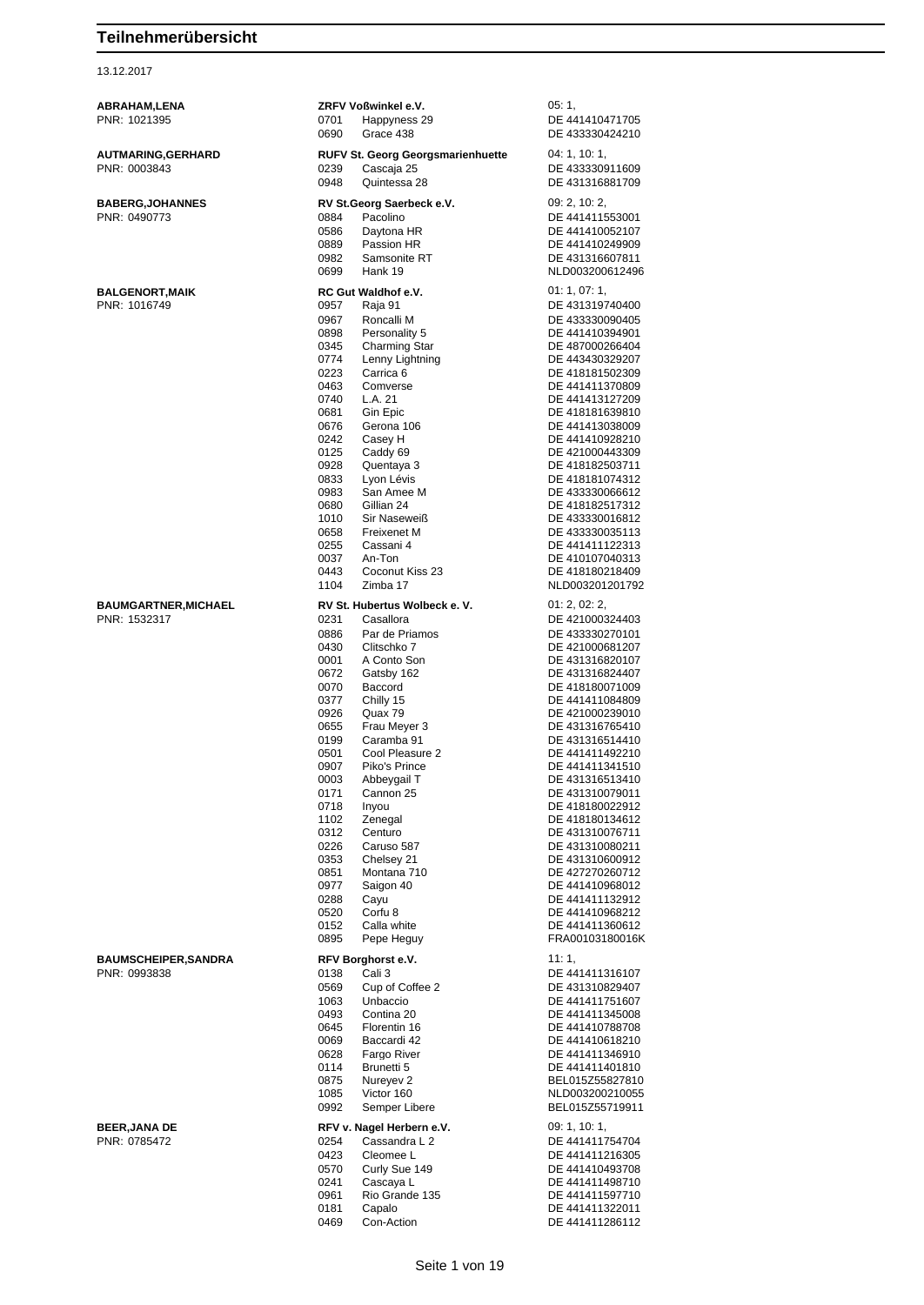#### 13.12.2017

PNR: 0785472 0515 Corcovado L DE 441411376412 0971 Ruby Zasou L<br>0165 Capberra S 3 DE 441410955413 0165 Canberra S 3 DE 441410255413<br>0285 Caviano Menhista DE 441411317813 Cayjano Mephista DE 441411317813 0970 Ruby in Red L<br>0582 Dallas H DE 441411179513 0596 Didgeridoo 24 DE 441410409913 0584 Dawao L 2 DE 441410861513<br>0368 Chicharito 8 DE 441410980413 0368 Chicharito 8 DE 441410980413 **BEERBAUM,ARUNDELL ZRFV Riesenbeck e.V.** 03: 1, 04: 1, PNR: 0386898 0265 Cassina 75 DE 431312324810 PNR: 0008651 0766 Lasse K DE 433331101707 0500 Cool Down 7 DE 433330494509 0688 Goldeneye 19 NLD003201101582 **BEERMANN,LEONORA RFV Greven e.V.** 11: 1, 12: 1, 12: 1, 12: 1, 12: 1, 12: 1, 12: 1, 12: 1, 12: 1, 12: 1, 12: 1, 12: 1, 12: 1, 12: 1, 12: 1, 12: 1, 12: 1, 12: 1, 12: 1, 12: 1, 12: 1, 12: 1, 12: 1, 12: 1, 12: 1, 12: 1, 12: 0919 Qu Sieben DE 431310111506 **BERENBRINKER,MATTHIAS RFV Paderborn e.V.** 09: 1, PNR: 0010136 0427 Clint 31 DE 427270404005 0277 Catalao DE 441411329804 1030 Stakko Air **DE 421000416509**<br>113 BRS Criegerin des Lichts DE 441410364610 0113 BRS Criegerin des Lichts DE 441410364610<br>0671 Gardian du Mas d'Eole BEL002W00250625 Gardian du Mas d'Eole PNR: 0425966 0110 Bolero van 'T Heike BEL002W00198462 0225 Carthina 3 BEL015Z55865111 **BERGWALL-INGVARSSON,ALEXA RFV Greven e.V.** 02: 1, 04: 1, 10: 1, PNR: 0819531 0736 Kool Kaya A DE 431310432509 **BERNING,JAN RV Laer e.V. RV Laer e.V.** 05: 1, 06: 1, 06: 1, 06: 1, 06: 1, 06: 1, 06: 1, 06: 1, 06: 1, 06: 1, 06: 1, 06: 1, 06: 1, 06: 1, 06: 1, 06: 1, 06: 1, 06: 1, 06: 1, 06: 1, 06: 1, 06: 1, 06: 1, 06: 1, 06: 1, 06: Grandessa 399 **BESSMANN,MAIK RFV Harsewinkel e.V.** 02: 1, 03: 1, 04: 1, 04: 1, 04: 1, 05: 1, 04: 1, 05: 1, 04: 1, 05: 1, 04: 1, 05: 2, 09: 2, 09: 2, 09: 2, 09: 2, 09: 2, 09: 2, 09: 2, 09: 2, 09: 2, 09: 2, 09: 2, 09: 2, 09: 2, 09: 2, 0 0944 Quinby S DE 421000381207 0583 Dark Beauty 12 DE 433330264111 **BEYER,EVELYN RV Mettingen e.V.** 03: 2, 04: 1, PNR: 0734410 0206 Carl Gustav 4 DE 433330236505 0973 Sadis 2 DE 431312005709 0788 Lilly Likes Looping DE 431310360309 **BEYER,SARINA RUFV Rulle** 07: 1, PNR: 1009269 0121 Caballero 114 DE 418180226609 0973 Sadis 2<br>
0788 Lilly Likes Looping<br>
DE 431310360309 0788 Lilly Likes Looping<br>0437 Coco Carell B **BLUMENDELLER,ANNA RuFV Bad Iburg e.V.** 11: 1, 12: 1, 12: 1, 19: 1, 19: 1, 19: 1, 19: 1, 19: 1, 19: 1, 19: 1, 19: 1, 19: 1, 19: 1, 19: 1, 19: 1, 19: 1, 19: 1, 19: 1, 19: 1, 19: 1, 19: 1, 19: 1, 19: 1, 1, 12: 1, 1, 12: 1, 0598 Don Rusco CHE018001034090 **BOENING,LENA RUFV Rulle RUFV Rulle RUFV Rulle DE 4333304**<br> **PNR:** 0874179 **DE 4333304** 0798 Little Lilly 5 DE 433330499907<br>19871 Nuestra Muchacha DE 441410996110 0871 Nuestra Muchacha 0987 Santa Cruz R DE 431318331612 **BOERGEL,JOSEFINE RV St.Georg Saerbeck e.V.** 11: 1, 12: 1, 12: 1, 12: 1, 12: 1, 12: 1, 12: 1, 12: 1, 12: 1, 12: 1, 12: 1, 12: 1, 12: 1, 12: 1, 12: 1, 12: 1, 12: 1, 12: 1, 12: 1, 12: 1, 12: 1, 12: 1, 12: 1, 12: 1, 12: 1, 0082 Balou's Son G DE 433330389710 0280 Catoo's Chaccorino DE 421000576812 **BOLTE,STEFANIE ZRFV Versmold e. V.** 07: 2, 08: 2, 09: 2, 10: 2, 0634 Fernandes 6 DE 431312317408<br>0659 Freius 4 DE 441411601310 0659 Frejus 4 DE 441411601310 0039 Anna Blue 2 DE 481810204911<br>0049 Arkazie 10049 DE 431312339410 0049 Arkazie DE 431312339410<br>0328 Chaccotana DE 431318807511 0328 Chaccotana DE 431318807511<br>0388 Christian's Chacco DE 431319602912 0388 Christian's Chacco DE 431319602912 0646 Flying Dutchman 66<br>0700 Hannahlore 0632 Feminka NLD003201008257 0729 Keila des Bruyeres BEL002W00295583<br>0640 Fireball 43 MI D003201001726 0640 Fireball 43 NLD003201001726 0686 Go four it B NLD003201100397 0678 Giesela 7 NLD003201104413 **BRAUN,NIKLAS LZRFV Seppenrade e.V.** 07: 2, 08: 1, 09: 1, 09: 1, 09: 1, 09: 1, 09: 1, 09: 1, 09: 0, 0370 Chico's Lady KT Chico's Lady KT

DE 441411179513 BEL015Z55658012 **BEERBAUM,LUDGER ZRFV Riesenbeck e.V.** 02: 1, 03: 2, 04: 2, 07: 1, 08: 1, 09: 2, 10: 1, **BERGWALL,ANNIKA RV Oldenburger Muensterland e.V** 01: 1, 02: 1, 03: 1, 04: 1, 09: 1, 10: 1, DE 441411528706 DE 441410133011 DE 418180038402 PNR: 0938861 0934 Quick Step 82 DE 421000412306 NLD003201200808 0323 Chacco Chocolate DE 418180158408 1013 Sissy von Senden DE 441410258610

0023 All In 11 DE 441410082211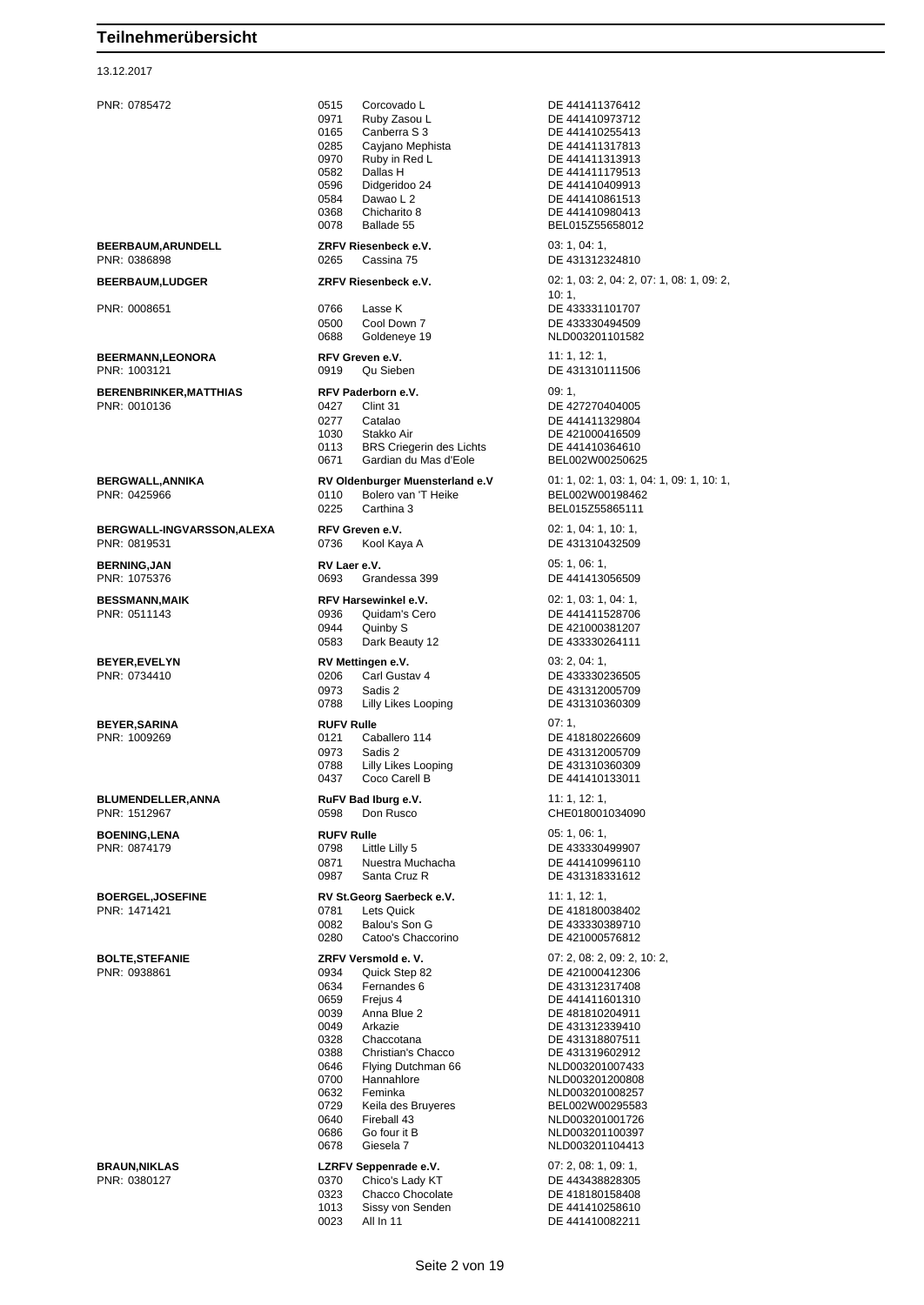| PNR: 0380127                        | 0805         | Lolita 243                               | DE 441411278911                           |
|-------------------------------------|--------------|------------------------------------------|-------------------------------------------|
|                                     | 0054<br>0581 | Aruba 15<br>Dalaris                      | DE 441410887011<br>NLD003200803530        |
|                                     |              |                                          |                                           |
| <b>BRINCK,VERA</b><br>PNR: 0790287  | 0006         | RFV Greven e.V.<br>Acanfora              | 06: 1, 09: 2, 10: 1,<br>DE 433331671004   |
|                                     | 1022         | Spacegirl 3                              | DE 433330803606                           |
|                                     | 0527         | Cornelius 29                             | DE 441410519404                           |
|                                     | 0340         | Chari 10                                 | DE 441410337105                           |
|                                     | 0056         | Asandroj                                 | DE 341411647299                           |
|                                     | 0747         | Lacoste 117                              | DE 441411938406                           |
|                                     | 0828         | Luna 1714                                | DE 433330113808                           |
|                                     | 0579         | Daisy Dee 16                             | DE 433330037409                           |
|                                     | 0650         | for Leo M                                | DE 441411921607                           |
|                                     | 0008<br>0234 | Actiongirl<br>Casarinjo                  | DE 441411574208<br>DE 421000092909        |
|                                     | 0101         | Berith                                   | DE 421000523209                           |
|                                     | 0263         | Cassijo 2                                | DE 441413139309                           |
| BRINKMANN,MARKUS                    |              | RFV von Lützow Herford e. V.             | 07:1,08:2,                                |
| PNR: 0392916                        | 0901         | <b>Pikeur Ailton</b>                     | DE 441411183701                           |
|                                     | 0786         | Light-Fly-Lady                           | DE 441411904706                           |
|                                     | 0905         | Pikeur Dylon                             | DE 421000084307                           |
|                                     | 0906         | <b>Pikeur Quick Fire</b>                 | DE 421000326507                           |
|                                     | 0903         | <b>Pikeur Callas</b>                     | DE 421000190510                           |
|                                     | 0904         | Pikeur Canvaro                           | DE 421000202610                           |
|                                     | 0679<br>0733 | Gigolo Field<br>Kingston vh Akenhof      | NLD003201105822<br>BEL002W00295935        |
|                                     |              |                                          |                                           |
| BRINKOP,KENDRA CLARICIA             |              | TRSG Holstenhalle Neumünster e.V.        | 07: 2, 08: 2, 09: 1, 10: 1,               |
| PNR: 0784937                        | 1115         | Daylight 257                             | DE 441410600910                           |
|                                     | 1116<br>1117 | Dancing Queen Z 3                        | BEL015Z55709908                           |
|                                     |              | Kadans van de Mispelaere                 | BEL002W00295630                           |
| BROCKS,KARL JUN.                    |              | RV Waltrop e.V.                          | 01: 2, 02: 2, 03: 2, 04: 2, 08: 3, 09: 2, |
|                                     |              |                                          | 10:2,                                     |
| PNR: 0335184                        | 0428         | Clinton 93                               | DE 418181313508                           |
|                                     | 0124<br>0922 | Cad Bane B<br>Quaid good                 | DE 421000528308<br>DE 431312012509        |
|                                     | 0674         | George 132                               | DE 431317207510                           |
|                                     | 1080         | Veit 32                                  | DE 431318803110                           |
|                                     | 0269         | Cassios Carlo                            | DE 441410376111                           |
|                                     | 0075         | <b>Balcou</b>                            | DE 433330850611                           |
|                                     | 0308         | Centagraaf                               | DE 418180213610                           |
|                                     | 1036         | Stasalla PS                              | DE 418180145711                           |
|                                     | 0607         | Eldorana                                 | DE 418180072912                           |
|                                     | 0984<br>0909 | San Classica<br>Pippa Blue               | DE 431310792112<br>DE 431316539611        |
|                                     | 0169         | Candostro 3                              | BEL015Z55876611                           |
| <b>BROECKMANN,ELENA</b>             |              | RV Fritz Sümmermann Fröndenberg e        | 03: 1, 04: 1,                             |
| PNR: 0962914                        | 0094         | Beau Baquito de Baussy                   | DE 441411144007                           |
|                                     |              |                                          |                                           |
| BROSSWITZ,MICHEL                    |              | Landw. RV Kalthof e.V.                   | 05: 1, 06: 1,                             |
| PNR: 0922061                        | 0498<br>0332 | Convent 18<br>Chain 2                    | DE 421000058307                           |
|                                     |              |                                          | DE 421000028910                           |
| <b>BRUEGGEMANN,CLAUDIA</b>          |              | RFV Nordwalde e.V.                       | 05:1                                      |
| PNR: 0260371                        | 0010         | Adelaide 19                              | DE 433330186807                           |
| <b>BRUEGGEMANN,FELIX</b>            |              | ZRFV Riesenbeck e.V.                     | 01: 2, 02: 2,                             |
| PNR: 0612412                        | 0192         | Captain Sharky 4                         | DE 433330537910                           |
|                                     | 0298         | Cedric 72                                | DE 433331621710                           |
| <b>BRUEGGEMANN,TIM</b>              |              | ZRFV Riesenbeck e.V.                     | 02:2.                                     |
| PNR: 0612401                        | 0304         | Cellestago                               | DE 418181685610                           |
|                                     | 0086         | Barbados IV                              | DE 473730517510                           |
| <b>BRUESE,EVA-MARIA</b>             |              | Ländl. RFV Kirchhellen e. V.             | 05: 1, 06: 1, 09: 1, 10: 1,               |
| PNR: 0527686                        | 0240         | Cascal E                                 | DE 443430620308                           |
|                                     | 0301         | Celano 16                                | DE 418180136208                           |
|                                     | 0432         | Clueso SP                                | DE 441410029811                           |
|                                     | 1026         | Spitfire Z                               | BEL015Z55605809                           |
| <b>BUETER,MAJA</b>                  |              | <b>RUFV St. Georg Georgsmarienhuette</b> | 11:1.                                     |
| PNR: 1350375                        | 0623         | Falapa S                                 | DE 431314007409                           |
|                                     |              |                                          | 11:1.                                     |
| <b>BUGIEL,CARLA</b><br>PNR: 1754142 | 0282         | RuFV Bad Iburg e.V.<br>Cavaluna 5        | DE 441410254907                           |
|                                     |              |                                          |                                           |
| <b>BUSSMANN-WOEHLE,LEONIE</b>       |              | ZRFV Laggenbeck e.V.                     | 03: 1, 04: 1, 06: 1,                      |
| PNR: 0942578                        | 0862         | Nashville 69                             | DE 431312701008                           |
|                                     | 0134         | Caio NB                                  | DE 441411257310                           |
| <b>COHEN,HENRY</b>                  |              | <b>RUFV St. Georg Georgsmarienhuette</b> | 01: 1, 02: 1, 06: 1,                      |
| PNR: 0384244                        | 0239         | Cascaja 25                               | DE 433330911609                           |
|                                     | 0948         | Quintessa 28                             | DE 431316881709                           |
| CRISTOFOLETTI,MICHAEL               |              | RFV Greven e.V.                          | 03:1,                                     |
|                                     |              |                                          |                                           |
| PNR: 0875962                        | 0532         | Cornet's Dream W.                        | DE 441411594006                           |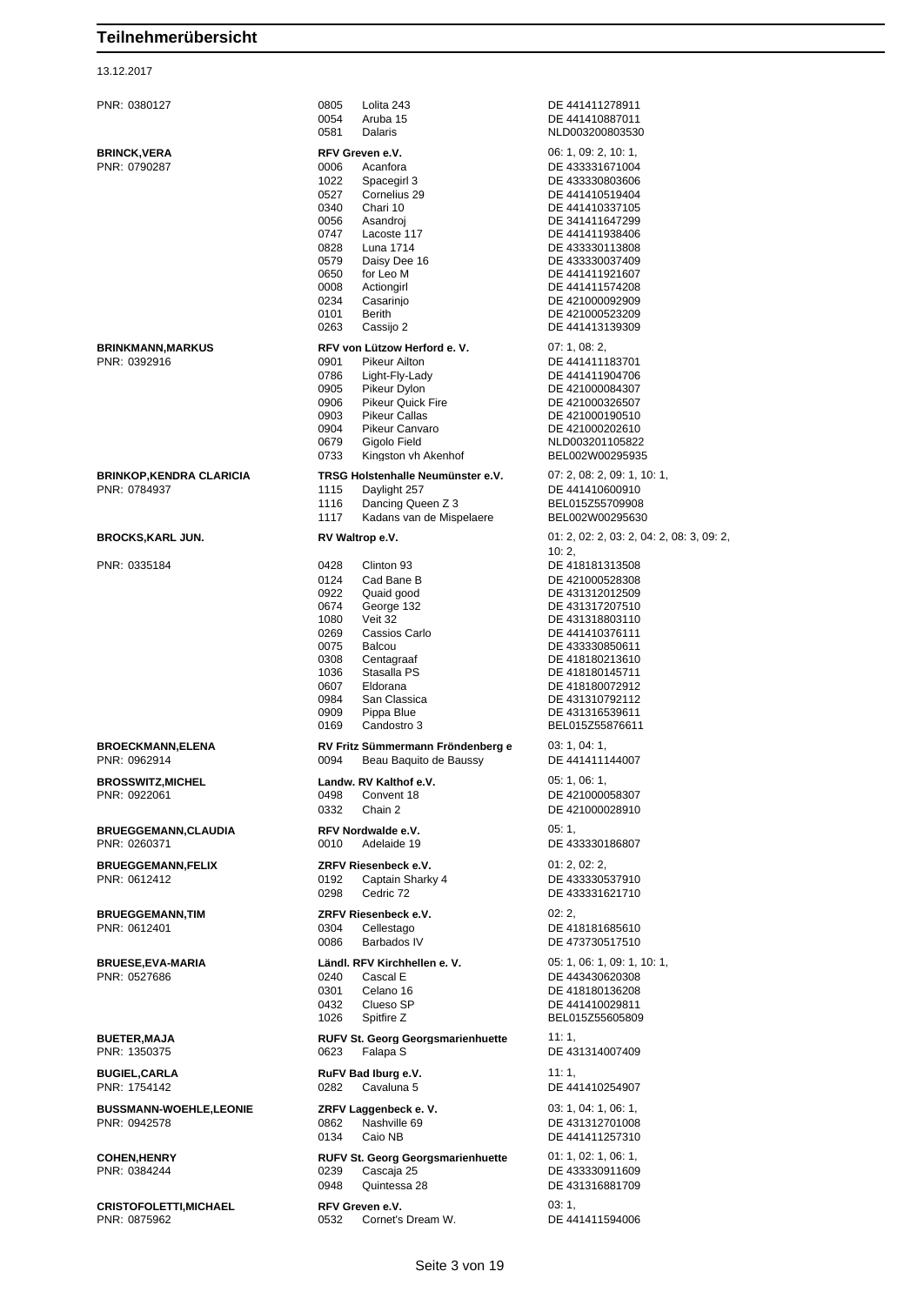#### 13.12.2017

PNR: 0875962 0390 Ciao 2 DE 421000028607 0076 Baldoro DE 431310708007<br>0097 Belony DE 431310440607 0097 Belony DE 431310440607<br>0616 Esculino 3 DE 431311307108 Esculino 3 DE 431311307108 0373 Chikeria DE 421000418107 0556 Cristallo Boy DE 431316761010 0211 Carla Columna 28 DE 441411329710<br>0220 Carpacce DE 441410863811 0220 Carpacce DE 441410863811<br>0258 Cassia Pleasure V DE 441410592811 Cassia Pleasure V<br>Caillou 44 0132 Caillou 44 DE 433330533010<br>0763 Large Lui DE 431317311211 0763 Large Lui DE 431317311211<br>0379 Chimoya JK DE 441411240111 0379 Chimoya JK DE 441411240111<br>0588 Debalia DE NLD00320080188 **DETZEL DR.,DAGMAR ZRFV Gelsenkirchen-Scholven e.V.** 11: 1, PNR: 0222634 **DE 4:** 0567 Cuna DE 441410461911 **DIETRICH,CHRISTIAN RFV HLG Neustadt e.V.** 02: 1,<br>PNR: 0401117 **DE 45 DE 45 DE 45** 0107 Black Balou 6 DE 456570374510<br>0802 Lockstedter ESC DE 433330643311 0802 Lockstedter ESC DE 433330643311 **DUCHAC,ROMAN Reiter- u. Tennisverein Adelebsen e** 09: 1, 10: 1, PNR: 0439143 0939 Quietime DE 431317402609 **DUEES,KEVIN ZRFV Altenberge e. V.** 01: 3, 03: 1, 04: 2, 07: 3, 10: 2, PNR: 0932148 1005 Silvertops Sam DE 410100944401 1002 Silvertops For You DE 431316767606<br>0450 Colan 3 DE 441411450406 0450 Colan 3 DE 441411450406 0753 Laica 50 DE 441410310805<br>0795 Lionidas 2 DE 441410907609 0795 Lionidas 2 DE 441410907609<br>0760 Lanosch 2 DE 441410068810 0760 Lanosch 2 DE 441410068810<br>0038 Ankara 45 DE 441410834910 0038 Ankara 45 DE 441410834910 0549 Coutreau DE 441411280710 1086 Victoria 97 DE 441411607609 0436 Coco Cabana 8 DE 456570342510<br>1073 Valescus DE 441410922312 1073 Valescus DE 441410922312 0769 Le Petit Roi DE 441410922212 0712 Hot Pants H<br>0228 Casa Columbiana<br>DE 441411568211 **EBKE,DANIELA RFV Graf Haeseler Wallenbrück e.V.** 12: 1, 0466 Con Kolibri **DE 441410622906** 0433 Cnut E DE 433330017809 **EGBERT,SOPHIA ZRFV Riesenbeck e.V.** 07: 1, 12: 1, PNR: 1115573 0811 Lookout 2 DE 431319889109 **EHNING,MARCUS ZRFV Borken e.V.** 07: 2, 08: 2, 09: 2, 10: 2, PNR: 0226399 1110 Midsummer Kiss DE 441410395009 1111 Champions League 5 DE 433330016209 1112 Fredo 62 DE 441410268510 1113 Qooper Z BEL015Z55642710 1114 Carma 3 DE 441411459110 **EITENMUELLER,MALTE RJV Marbachtal e.V.** 01: 1, 02: 1, 09: 1, 10: 1, PNR: 0792399 0416 Classic 43 DE 431310710805 0780 Les 'Ami DE 487000381604 0337 Chapalou 2 DE 431310058410 0445 Codara DE 433330042210 Leopard's Action F **EITENMUELLER,PEER RV Hardenberg e. V.** 03: 1, PNR: 0584370 0416 Classic 43 DE 431310710805 0780 Les 'Ami DE 487000381604 0445 Codara **DE 433330042210 ELSBECKER,AILEEN ZRFV Coesfeld-Lette e. V.** 05: 1, 06: 1, PNR: 0826446 0315 Cera 67 DE 421000331408 **EMMING,LAURA ZRFV Borken e.V.** 03: 1, 04: 1, PNR: 0895172 0227 Carvalito USA003214101208 **ENGBERS,STEFAN RFV Südlohn-Oeding e. V.** 01: 2, 02: 2, 03: 3, 04: 3, PNR: 0391260 0525 Cornada 4 DE 441411127909 0061 Atlantis 202 DE 443430553410<br>
0011 Afghan 9 DE 441411101610 0011 Afghan 9 DE 441411101610<br>0406 Cityliner DE 421000126111 0215 Carnaval la Fie GBR002080601821<br>0843 MB Airborne Magic GBRL414004667690 MB Airborne Magic **ERNSTING,KARIN RV St. Hubertus Wolbeck e. V.** 08: 1, 09: 2, 10: 2,

DE 418180324009 NLD003200801887 DE 421000555310 DE 456570046709 DE 441411568211 DE 421000126111 DE 418181420607 0630 Faylista NLD003201003904 **EXELER,ALFONS ZRFV Neuenkirchen e. V.** 11: 1, DE 441410724311

Seite 4 von 19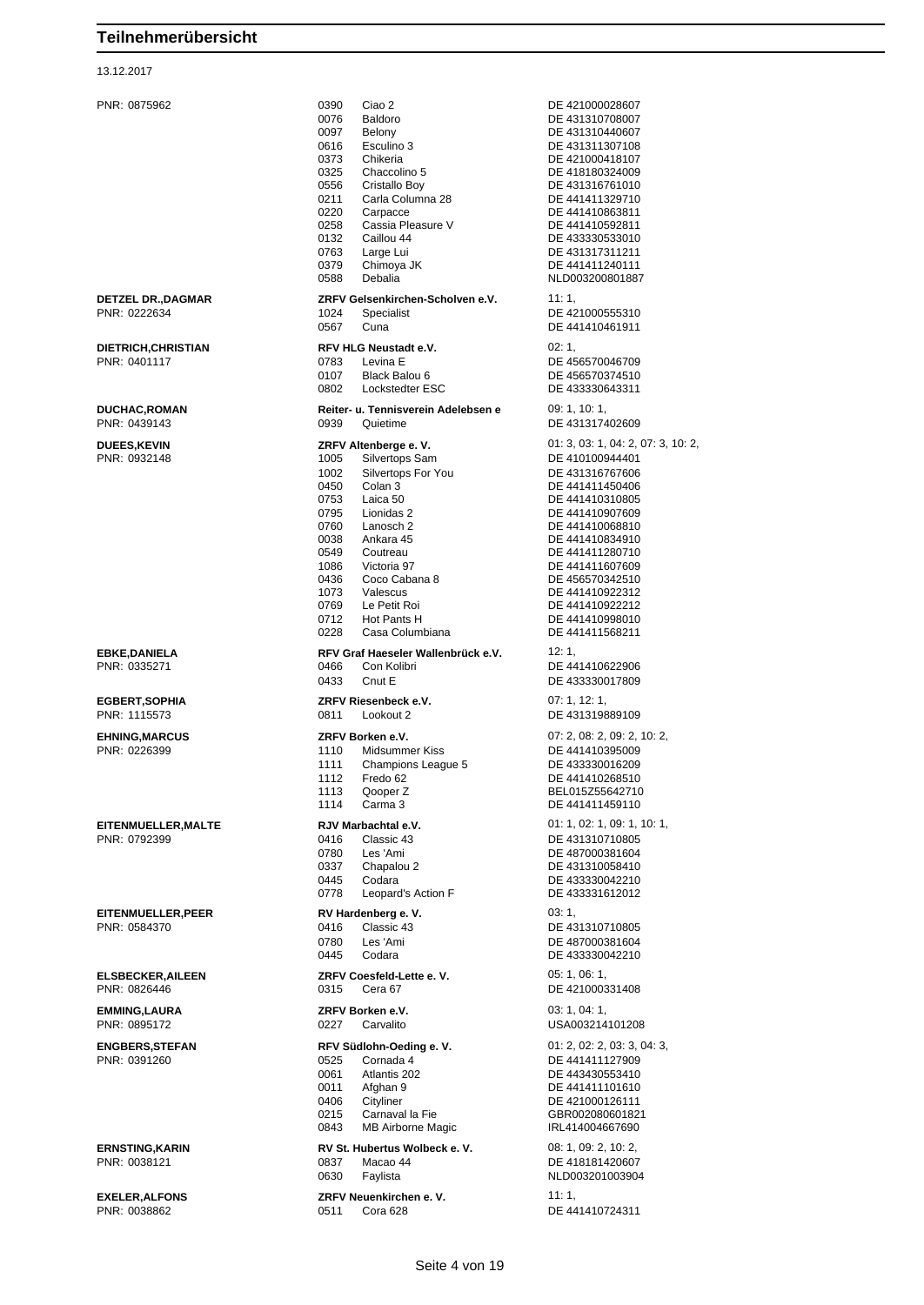#### 13.12.2017

**FISSMANN,DOREENA ZRFV Riesenbeck e.V.** 11: 1, PNR: 0945755 0739 L'etoille DE 441411389804 0842 Malin S<br>
0812 Lord Louis 12 POL009610188709 0812 Lord Louis 12 POL009610188709 **FLEDDERMANN,LOORT RC Hude e.V. RC HUGE 2009 RC HUGE 2009 05: 1, 06: 1,** PNR: 1565657 0916 Qalito DE 433330701900 Asandroj DE 341411647299 0513 Coramee DE 431310148107 0747 Lacoste 117 DE 441411938406 0579 Daisy Dee 16 DE 433330037409<br>0115 Buffy 53 DE 473730511709 0115 Buffy 53 DE 473730511709 0263 Cassijo 2 DE 441413139309 0310 Cento Chicco DE 433330256210 0724 JL's Cellestina DE 421000502711 0452 Colin Junior NLD003200707926 **FREITAG,ANNA Nordd.u.Flottbeker RV** 05: 1, 06: 1, 10: 1, PNR: 0364607 0612 Emilio Pucci DE 431311411308 PNR: 0742624 0184 Caprobina DE 418180699005 0752 Lagos 78 DE 433330511306 0893 Pepe 274 DE 433330375108 0161 Campino 480 DE 433334026809<br>0654 Franz W DE 441410989410 0654 Franz W DE 441410989410 0817 Lucaya 3 DE 431310727811 0649 For Fly 3 DE 431313301311 0387 Christador DE 441410849911<br>19785 Levista 6 DE 433330638312 0785 Levista 6 DE 433330638312<br>19725 John Player Camera NLD003200504139 0725 John Player NLD003200504139 0872 Null Null Sieben 4 NLD003201203584 **GERICKS,EVA RV Vreden e.V. RV Vieden e.V.** 05: 1, 06: 1, 06: 1, 06: 1, 06: 1, 06: 1, 06: 1, 06: 1, 06: 1, 06: 1, 06: 1, 06: 1, 06: 1, 06: 1, 06: 1, 06: 1, 06: 1, 06: 1, 06: 1, 06: 1, 06: 1, 06: 1, 06: 1, 06: 1, 06: 1, **GERLEMANN,ANNA RUFV Meppen u. Umgebung** 05: 1, 06: 1, 06: 1, 06: 1, 06: 1, 06: 1, 06: 1, 06: 1, 06: 1, 06: 1, 06: 1, 06: 1, 06: 1, 06: 1, 07: 2, 07: 2, 07: 2, 07: 2, 07: 2, 07: 2, 07: 2, 07: 2, 07: 2, 07: 2, 07: 2, 07: 1042 Stina 67 DE 431318110911 **GEUE,FREDERIK RC Hude e.V.** 06: 1, 0243 Cashmere Touch 2 DE 427270264208 **GLEIS,HANS-GERD RV Diana Bad Rothenfelde e.V.** 03: 1, 04: 1, PNR: 0050431 0694 Greta B 2 DE 441413051709 **GODENSCHWAGER,SANDRA RFR Twist u.Umgebung e.V.** 11: 1,<br>PNR: 1751289 **Ref RIGHT CONDENSE 14 RIGHT RIGHT RIGHT RIGHT RIGHT RIGHT RIGHT RIGHT RIGHT RIGHT RIGHT RIGHT RIGHT RIGHT RIGHT RIGHT RIGHT RIGHT RIGHT RIGHT RIGH** 0476 Condios 14 NLD003200710503 **GOLDFUSS,JENS ZRFV Rietberg-Druffel e.V.** 03: 2, 04: 2, 04: 2, 04: 2, 04: 2, 05: 2, 04: 2, 05: 2, 04: 2, 05: 2, 04: 2, 05: 2, 04: 2, 05: 2, 04: 2, 05: 2, 04: 2, 05: 2, 04: 2, 05: 2, 04: 2, 05: 2, 05: 2, 05: 2, 05: 2, 05 0182 Capistrano 2 DE 441411244806 0505 Coolman Cosmo H DE 441411086804 0190 Captain Jack 44 DE 441410888708 0568 Cup Cooper BEL002W00291676 **GREMME,KIRA RFV Greven e.V.** 01: 1, PNR: 0622889 0533 Cornlando DE 441411494910 **GUENTHER,RONJA ZRFV Rietberg-Druffel e.V.** 07: 2, 08: 1,<br>
PNR: 0476547<br>
OO62 Aurum et Argentum<br>
DE 441410379309 0062 Aurum et Argentum 0860 Naima 18 DE 441410961809 **HACKER,LENA RUFV Fuerstenau e.V.** 11: 1, PNR: 1503450 0563 CT 2 DE 418180757304 0979 Sam Sin Little Dancer DE 433330487106 0093 Be Mini DE 421000317308<br>1051 Symphony's Divano NLD008080153608 Symphony's Divano **HAGEMANN,MICHAEL ZRFV Appelhülsen e.V.** 01: 2, 02: 2, 09: 2, 10: 2, 0641 Firefly 34 DE 441411339709<br>0849 Miss Balou DE 441411534409 0849 Miss Balou DE 441411534409<br>0302 Celest G DE 421000593310 Celest G<br>
DE 421000593310<br>
DE 418184001411 0108 Blissfully Yours 2 0180 Cantys ITA007000134654 PNR: 0293782 0366 Chicca 31 DE 441411940504 0084 Balzaci DE 441410400603 0923 Quali Quanti DE 473730922805<br>0286 Cayles DE 421000003705 0286 Cayles DE 421000003705 0284 Cayenne WZ DE 421000048805<br>0074 Balance 30 DE 441410282507 0074 Balance 30 DE 441410282507<br>0819 Lucky Boy 231 DE 441411464807

**FOUNTA,GEORGIA RFV Greven e.V. COUNTA,GEORGIA REVIEW REVIEW ARE ALCONDUMENT CONTACT AND REVIEW ON A SANDRO DE 341411647299** DE 433330113808 **FUEST,MATTHIAS RSC Osnabruecker Land e.V.** 03: 1, 04: 1, 07: 2, 08: 1, 09: 1, 10: 1, DE 441411022108 DE 433330660707 PNR: 1492258 0477 Confiance 4 DE 433330610208 **HASSMANN,FELIX Zucht-,Reit u. Fahrverein Lienen e.** 01: 2, 02: 2, 03: 1, 04: 3, 07: 2, 08: 2, 09: 1, 10: 3, DE 441411464807 0071 Bachus H DE 410100771607<br>0091 Baron WZ DE 456370301508 Baron WZ DE 456370301508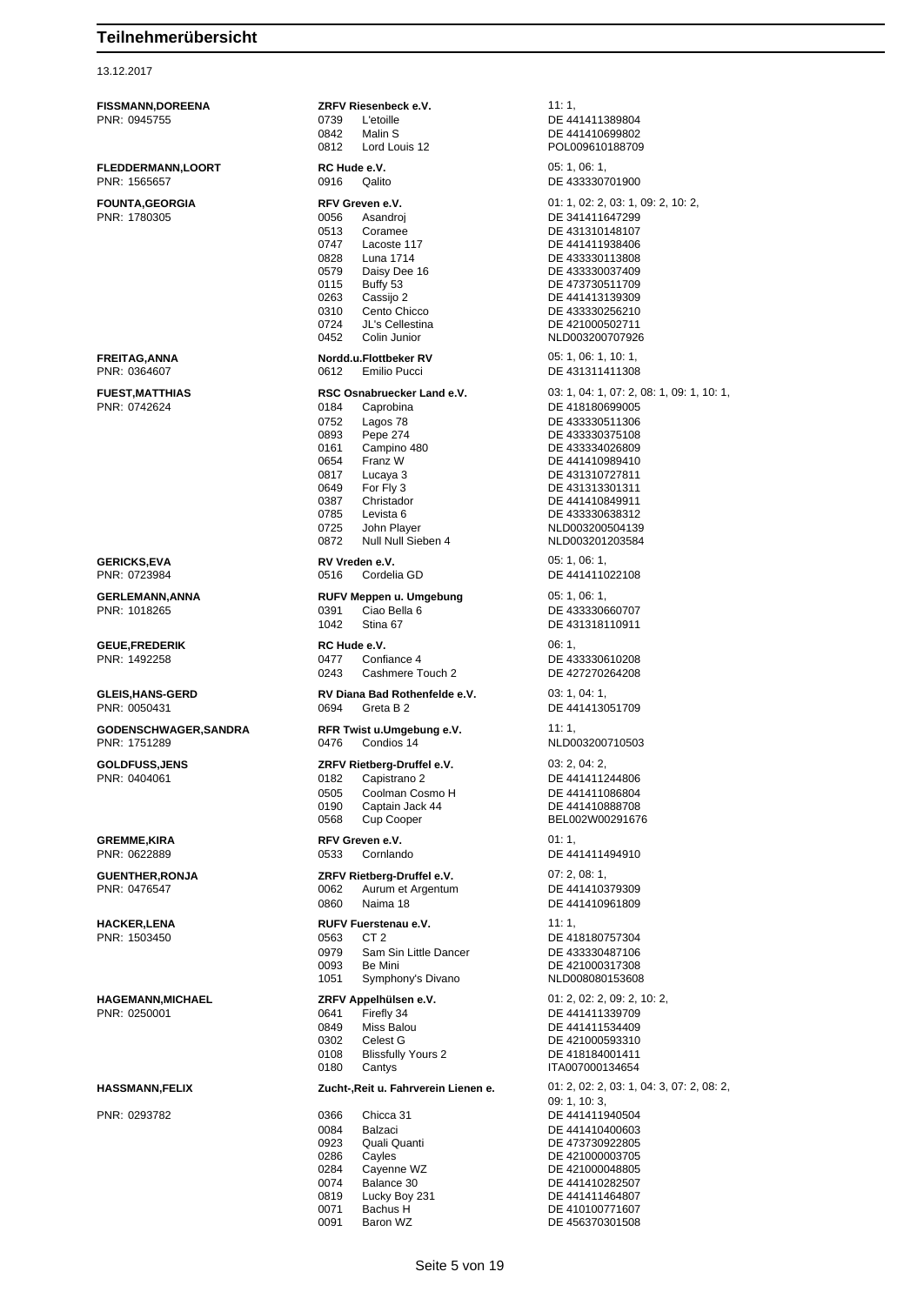#### 13.12.2017

| PNR: 0293782                                | 0090<br>Barolo H<br>0935<br>Quicky 24<br>0175<br>Cantara 77<br>0883<br>Otello 49<br>0711<br>Horse Gym's Quick Step<br>0709<br>Horse Gym's Happiness<br>0707<br>Horse Gym's Caretin<br>Vincent 168<br>1088<br>0999<br>SIG Captain America<br>0710<br>Horse Gym's Landino<br>0745<br>La Vita 33<br>0706<br>Horse Grym's Carolina<br>0708<br>Horse Gym's Cylana<br>0813<br>Lorena 144<br>0998<br><b>SIG Black Panther</b><br>0925<br>Quattro WZ<br>0954<br>Quiwitino WZ<br>0060<br>Atacke 2<br>0202<br>Carbonada H<br>1015<br>SL Brazonado<br>0252<br>Casraino Z<br>1000<br>SIG Hawkeye | DE 410108771707<br>DE 433332094109<br>DE 431313309609<br>DE 456570123009<br>DE 421000146509<br>DE 421000605509<br>DE 421000568910<br>DE 431317300610<br>DE 441411215709<br>DE 481810299010<br>DE 410100403110<br>DE 481810353111<br>DE 481811040111<br>DE 441411266111<br>DE 441411508711<br>DE 421000063112<br>DE 421000221412<br>DE 410100738311<br>DE 410103005911<br>DE 404989022205<br>BEL015Z55500112<br>NLD003201011275 |
|---------------------------------------------|--------------------------------------------------------------------------------------------------------------------------------------------------------------------------------------------------------------------------------------------------------------------------------------------------------------------------------------------------------------------------------------------------------------------------------------------------------------------------------------------------------------------------------------------------------------------------------------|--------------------------------------------------------------------------------------------------------------------------------------------------------------------------------------------------------------------------------------------------------------------------------------------------------------------------------------------------------------------------------------------------------------------------------|
| <b>HAUNHORST, MICK</b><br>PNR: 1674041      | Reit- u. Fahrv. Hagen St. Martinus<br>1056<br>Toscana 111<br>0482<br>Conquest 14<br>1020<br>Sonnenbluemchen B<br>0637<br>Finaretta                                                                                                                                                                                                                                                                                                                                                                                                                                                   | 12:1,<br>DE 421000284603<br>DE 421000500107<br>DE 418180990908<br>POL009640002504                                                                                                                                                                                                                                                                                                                                              |
| <b>HAUWE, KERSTIN MARIA</b><br>PNR: 0432912 | ZRFV Lützow Selm-Bork-Olfen e.V.<br>0545<br>Countess 24<br>0502<br>Coole Lotte H                                                                                                                                                                                                                                                                                                                                                                                                                                                                                                     | 07: 1,<br>DE 441411124609<br>DE 441411065313                                                                                                                                                                                                                                                                                                                                                                                   |
| <b>HECKMANN, MICHAEL</b><br>PNR: 0286955    | RUFV Isterberg e.V.<br>Balluchon du Rouet<br>0079<br>1044<br>Storyman M<br>0523<br>Cormello R<br>0806<br>Lolita K<br>0230<br>Casallano<br>0017<br>Akon W<br>Cantiaro de Chile K<br>0178<br>0238<br>Cascadeurh Checker<br>0832<br>Lynford 8<br>0822<br>Ludger G<br>0155<br>Caloubet 2<br>0723<br>Jason - Hilton<br>0281<br>Cavalli 3<br>0797<br>Little John N                                                                                                                                                                                                                         | 07: 3, 08: 1, 09: 2, 10: 2,<br>DE 473730768305<br>DE 431312336507<br>DE 421000163908<br>DE 433331505208<br>DE 421000600209<br>DE 456370371510<br>DE 421000085610<br>DE 433330491310<br>DE 421000421109<br>DE 431319914305<br>DE 404989368408<br>BEL002W00292656<br>NLD003200706317<br>EST00109A186111                                                                                                                          |
| <b>HEIDKAMP, KATHARINA</b><br>PNR: 0847122  | RUFV Meppen u. Umgebung<br>0292<br>Cece                                                                                                                                                                                                                                                                                                                                                                                                                                                                                                                                              | 05: 1, 06: 1,<br>DE 433330092808                                                                                                                                                                                                                                                                                                                                                                                               |
| <b>HEITBAUM, KATJA</b><br>PNR: 0451352      | RFV v. Nagel Herbern e.V.<br>0016<br>Akira B<br>0952<br>Quiro's Rubin<br>0188<br>Captain Future B<br>0571<br>Curly Sue 174<br>0468<br>Con Valor B<br>0585<br>Day Dream B 4<br>0867<br>Ninja 131                                                                                                                                                                                                                                                                                                                                                                                      | 07: 2, 08: 2, 09: 1, 10: 2,<br>DE 421000534008<br>DE 441410826409<br>DE 441411484410<br>DE 441410830810<br>DE 441411413611<br>DE 441410119613<br>DE 441411423312                                                                                                                                                                                                                                                               |
| <b>HEITGRESS, CATHARINA</b><br>PNR: 0277751 | Reit- u. Fahrv. Hagen St. Martinus<br>0972<br>Saba du Bocage                                                                                                                                                                                                                                                                                                                                                                                                                                                                                                                         | 12:1,<br>FRA00106154353K                                                                                                                                                                                                                                                                                                                                                                                                       |
| <b>HELMIG, ANN-KATHRIN</b><br>PNR: 0437683  | LZRFV Seppenrade e.V.<br>0371<br>Chicofino 2<br>0264<br>Cassilo 6<br>Colletta <sub>2</sub><br>0455<br>0319<br>Cha Cha AH                                                                                                                                                                                                                                                                                                                                                                                                                                                             | 09: 2, 10: 1,<br>DE 441411297005<br>DE 421000022607<br>DE 441411375112<br>BEL015Z55627312                                                                                                                                                                                                                                                                                                                                      |
| <b>HENNING, TONYA</b><br>PNR: 0947343       | ZRFV Borken e.V.<br>1119<br>Mill Creek Filippa K 2<br>1120<br>Quidam's Adel V                                                                                                                                                                                                                                                                                                                                                                                                                                                                                                        | 09: 2, 10: 2,<br>DE 441410153910<br>DE 431310444209                                                                                                                                                                                                                                                                                                                                                                            |
| <b>HEYER, JOACHIM</b><br>PNR: 0067787       | <b>RUFV Cappeln</b><br>Snoopnose<br>1018<br>0043<br><b>Aquarell PW</b><br>1045<br>Strombuli<br>0324<br>Chaccobel<br>0771<br>Leandra 215<br>0949<br>Quinton 11<br>0177<br>Canterbury 10<br>0869<br>Nogadishu<br>KH's Une de May<br>0730<br>0198<br>Caramba 86<br>0600<br>Doriano 13<br>0330<br>Chacdina                                                                                                                                                                                                                                                                               | 08: 2, 09: 2,<br>DE 431317007905<br>DE 433330682904<br>DE 433331004207<br>DE 418184111709<br>DE 433330623509<br>DE 433330678209<br>DE 441410196809<br>DE 441411554609<br>DE 433334007110<br>DE 473731179410<br>DE 433330658011<br>DE 418184016411                                                                                                                                                                              |

DE 418184016411

0564 Cucinello DE 418180853409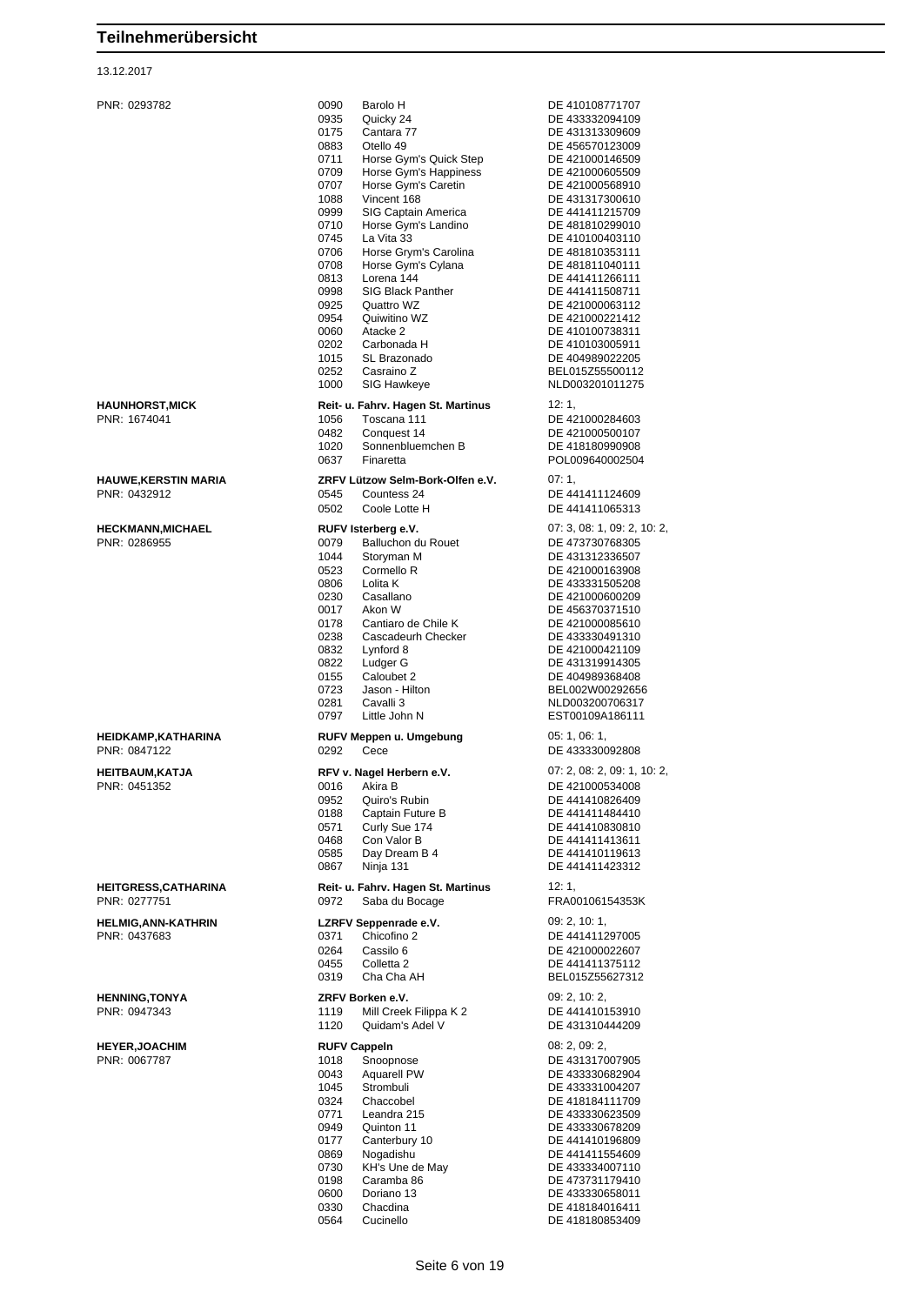#### 13.12.2017

PNR: 0067787 0139 Caliberty OLD DE 418180032412 0873 Numeri DE 418182530512<br>1075 Vampire Girl DE 441410702611 1075 Vampire Girl<br>0509 Copperfield 48 DE 418180848613 0348 Check it up 3 DE 418180244813<br>1062 Ultimo 137 DE 431316529913 DE 431316529913 0195 Caracas 99 DE 418182588811 0222 Carreras 14 DE 418180239112<br>1089 Vladimir OLD DE 433330495213 1089 Vladimir OLD DE 433330495213 0116 C'est la Vie 215 DE 433330144413 1053 Tam Tam De Bacon<br>0722 Jade de Lizami 0722 Jade de Lizami BEL002W00301078 0715 Independent 7 NLD003201302032 **HOELSCHER,JOSEFINE RFV Zum Rieselfeld Münster e.V.** 11: 1, 12: 1, PNR: 1496680 0726 Joradina H DE 441410128007 **HOFFMANN,MAREN RFV HLG Neustadt e.V.** 01: 1, 12: 1, PNR: 1416141 0665 Galante 103 DE 431313306302 0689 Goldquelle 2 DE 456570335911<br>0317 Cessy 47 DE 456370274612 0317 Cessy 47 DE 456370274612 **HOFSCHROEER,HENDRIK RUFV Herzlake u.Umgebung e.V.** 04: 1, 0830 Lüttinghof's Converse<br>0104 Beyla S 0104 Beyla S 0154 Calmerette II NLD003200705063 **HOLLE,DIETMAR RV Destel e.V.** 05: 2, PNR: 0561329 0235 Cascada H DE 441410291008 0051 Arlette H DE 441411215509 **HOLTROP.THOMAS RV Osterwick e.V. RV Osterwick e.V.** 12: 1, PNR: 0072311 0497 Contus M DE 418180038104 0779 Leopold 262 DE 421000339507<br>0426 Cliff 66 DE 431311609208 0426 Cliff 66 DE 431311609208 **HORTMANN,CHRISTINE ZRFV Neuenkirchen e. V.** 06: 1, PNR: 0493920 0271 Castella H DE 441411223209 **HUMMEL,DANA RFV Ravensberge e.V.** 12: 1, 12: 1, 12: 1, 12: 1, 12: 1, 12: 1, 12: 1, 12: 1, 12: 1, 12: 1, 12: 1, 12: 1, 12: 1, 12: 1, 12: 1, 12: 1, 12: 1, 12: 1, 12: 1, 12: 1, 12: 1, 12: 1, 12: 1, 12: 1, 12: 1, 12: 1, 12: 0026 Alvaro 119 DE 456570255907 **JANSSEN,ALSTE RUFV Rulle** 03: 1, 09: 1, PNR: 1046725 0937 Quidam's Quando 2 DE 431310114706 **JOHANNLEWELING,MAIK RV Verl e.V. RV 1.0: 1, 10: 1, 10: 1, 10: 1, 10: 1, 10: 1, 10: 1, 10: 1, 10: 1, 10: 1, 10: 1, 10: 1, 10: 1, 10: 1, 10: 1, 10: 1, 10: 1, 10: 1, 10: 1, 10: 1, 10: 1, 10: 1, 10: 1, 10: 1, 10: 1, 10: 1** DE 427270404005 0277 Catalao DE 441411329804 0821 Lucy 640 DE 431310577406 0439 Coco de la Rock DE 441411592606<br>0295 Cecret Chance DE 421000249707 0295 Cecret Chance Chance DE 421000249707<br>1030 Chance Chance DE 421000416509 DE 421000416509 0036 Amy K 3 DE 441410242312<br>0671 Gardian du Mas d'Eole BEL002W00250625 0671 Gardian du Mas d'Eole **JUETTNER, LUZIE RFV Greven e.V. RFV Greven e.V.** 11: 2, PNR: 1553000 0858 Nacho Lumi DE 435350008009 0838 Machno's Girl **DE 435350021111**<br>0504 Coolio Lumi DE 441410205510 0501 Coolio Lumi 2006 Coolio Lumi 2006 Coolio Lumi 2006 2014<br>2008 NLD01852008250 0881 Orchid's Arissa NLD018520082504 **KELLIGER,HANNAH ANTONIA RV Osterwick e.V. RV 12: 1,**<br>PNR: 1415724 **DE 43 1048 Sunny Day 22 DE 43** DE 431311311811 **KLAPROTH,DIRK Sportförderung Löwen Classics e. V.** 02: 3, 03: 2, 04: 2, 0691 Graf Moritz DE 331317232699<br>0544 Count Corrado DE 431312313007 0544 Count Corrado DE 431312313007 1079 Vasko 20 DE 433330636008 0575 Cypress Hill 9 DE 431316894209 0648 Following Dream D DE 431313303009 0203 Careful H DE 421000549710 DE 431316212809 0245 Casil DE 431316206510 0117 C'est Lui 2 DE 421000075311 0133 Caillua H DE 421000515011<br>0355 Chereon DE 431316715411 0355 Chereon DE 431316715411<br>0976 Safira 62 DE 431317213411 Safira 62 DE 431317213411<br>Quintera 47 DE 456370040611 0947 Quintera 47 DE 456370040611<br>1046 Stuart 38 DE 431313329012 1046 Stuart 38 DE 431313329012 **KLIMKE,INGRID RV St.Georg Münster e.V.** 10: 2,<br>
PNR: 0086666 **DE 40**<br>
DE 40 0887 Parmenides 4 DE 409090163904 1098 Wolterra DE 421000011506 **KLOCKE,ANNE RFV HLG Neustadt e.V.** 03: 1, 09: 1, DE 431310810807 **KNAPMEYER,SARAH ZRFG Dörenthe e.V.** 11: 1, 0345 Charming Star DE 487000266404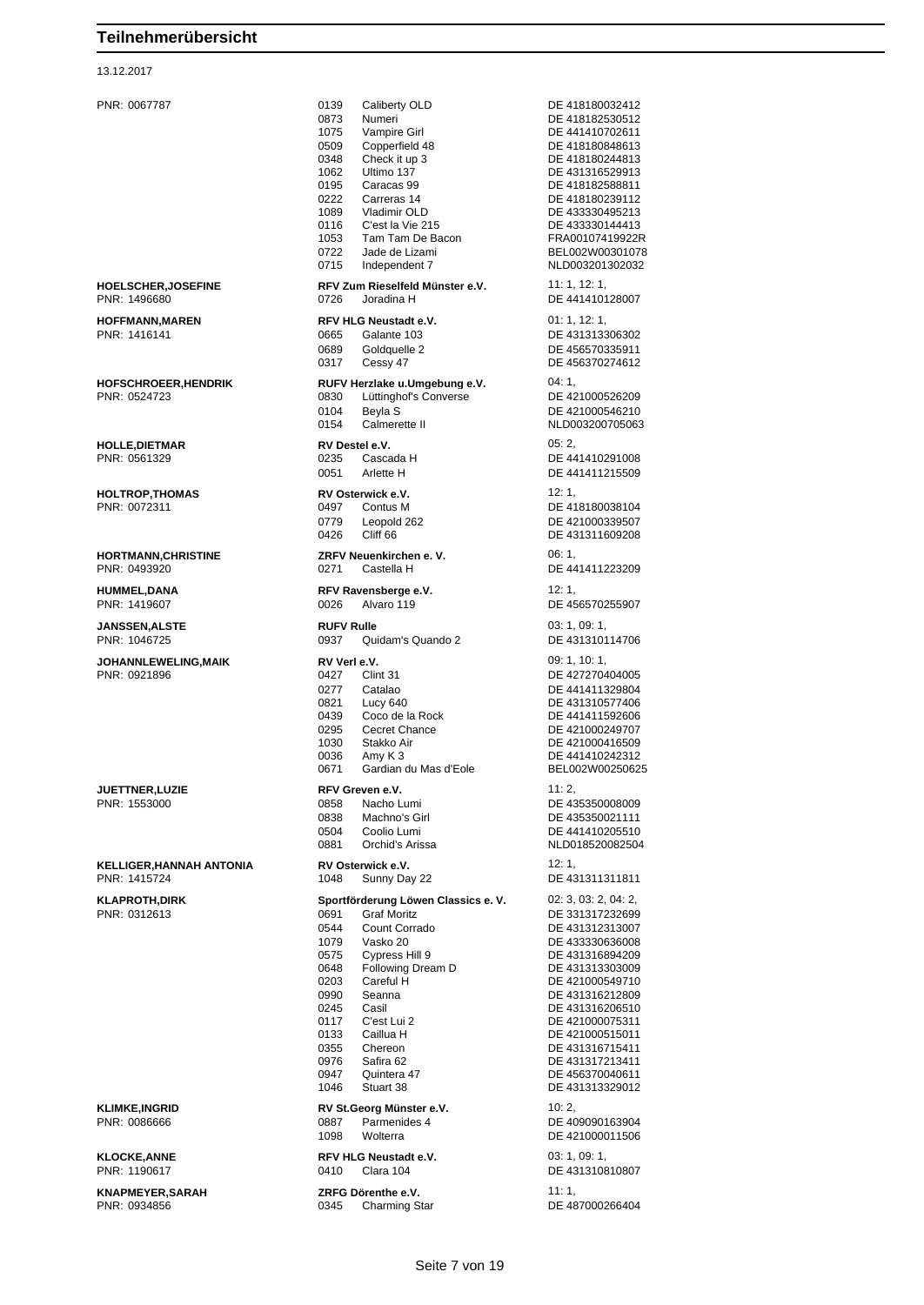#### 13.12.2017

**KNOOP,MARIE ZRFV Riesenbeck e.V.** 11: 1, PNR: 1528229 0836 Mac 53 DE 443430538402 **KNOOP,SINA ZRFV Riesenbeck e.V.** 06: 1, 12: 1, PNR: 1214560 0809 Lönneberger 3 DE 441411806403 0721 Jack 510 DE 433331605911 **KOCH,LENA-MARIE RFV Gustav Rau Westbevern e. V.** 05: 1, 06: 1, PNR: 0498812 0402 Cimarron 6 DE 431310056710 **KOCH,PHILIP RFV Husberg u.U.e.V. REV HUSBER 102: 2, 03: 2, 04: 2, 04: 2, 05: 2, 04: 2, 05: 2, 04: 2, 05: 2, 04: 2, 05: 2, 04: 2, 05: 2, 04: 2, 05: 2, 04: 2, 05: 2, 04: 2, 05: 2, 04: 2, 05: 2, 04: 2, 05: 2, 04: 2, 05:** 0300 Cees 5 DE 421000126606 0375 Chilensky DE 418184093809 0331 Chaginue DE 418184080110 0995 Shampagne Batilly FRA00106213380A **KOCK,ROBERT RUFV Alfhausen** 01: 1, 02: 1, PNR: 0779527 0890 Patrischa 7 DE 431318315211 **KOENIG,VANESSA RV St. Hubertus Wolbeck e. V.** 03: 1, 04: 1, PNR: 0455093 0651 For Me 26 DE 418180940906 **KOPPENBERG,AMELIE RG Ober-Castrop e. V.** 01: 1, 02: 2, 03: 1, PNR: 0613400 0293 Cecil 13 DE 418180036306 0647 Flying Twinstar DE 441410507907 0411 Clara S<br>
0342 Charlie Sheen 3 DE 441411192709 DE 441411192709 0791 Limango 2 DE 421000520610<br>0136 Calanda 44 DE 441411756108 0136 Calanda 44 DE 441411756108<br>1930 Quibelle 29 DE 441410638611 DE 441410638611 **KRAATZ,LILIANA SOFIE RFV HLG Neustadt e.V.** 12: 1,<br>
PNR: 1414135 **PNR: 1414135 REXECUTE:** 0072 Bajazzo von Ludwigsburg DE 409090010503 0072 Bajazzo von Ludwigsburg **KRAEMER,EBBA RFV 1876 Amelsbüren e. V.** 09: 1, PNR: 1543931 0141 Calida G DE 421000287708 **KRAGE,KATHRIN RUFV Isterberg e.V.** 07: 2, 08: 1, 09: 2, 0079 Balluchon du Rouet 0782 Level Two DE 421000271406 1044 Storyman M DE 431312336507 0178 Cantiaro de Chile K DE 421000085610<br>0832 Lynford 8 DE 421000421109 DE 421000421109 0822 Ludger G DE 431319914305 0723 Jason - Hilton BEL002W00292656 **KRANZ,JOHANNA RFV Emsdetten e.V.** 11: 1, PNR: 1714728 0577 Dagalier DE 427270348210 **KREIMER,TANJA RFV Greven e.V. CONSUMING A REGION CONSUMING A REGION CONSUMING A REGION CONSUMING A REGION CONSUMING A REGION CONSUMING A REGION CONSUMING A REGION CONSUMING A REGION CONSUMING A REGION CONSUMING A REGI** PNR: 0259564 0772 Lennart 9 DE 321210042098 0172 Canny Rose DE 481810362604 **KRSTIC,FRANZISKA-CAROLINE RFV v. Bismarck Exter e.V.** 01: 1, 07: 1, PNR: 0934369 0266 Cassina Quinar DE 421000595910 0099 Benjamin Button 5 DE 441411155609<br>1951 Chellsv DE 431316770410 0351 Chellsy DE 431316770410<br>0442 Cocolectric NLD003200604198 0442 Cocolectric NLD003200604198 **KRUCK,JAN-MORTEN RFV Havixbeck-Hohenholte e.V.** 01: 1, 06: 1,<br>PNR: 0333491 **DE 4414106 PRICES** Pinoccio 118 DE 441410661303 0047 Argent 15 DE 431319199011 **KUHLEY,KATHARINA RUFV St. Georg Georgsmarienhuette** 11: 1, PNR: 0966806 0354 Chensen DE 437000343406 0845 Medina 84 DE 435350223008 0623 Falapa S DE 431314007409 1096 Wivus DE 427270346710<br>10705 Hofdame 17 DE 431316746610 0705 Hofdame 17 DE 431316746610<br>0892 Penny Love DE 433330069410 Penny Love **DE 433330069410**<br>Diana 1149 **DE 418180046611** 0593 Diana 1149 DE 418180046611 0713 Ice D'Amour DE 418180199613 0100 Benn Balou DE 431319906009<br>1055 Tinkerbell 32 NLD027200900038 NLD027200900038 **KUKUK,CHRISTIAN ZRFV Riesenbeck e.V.** 07: 1, 08: 1, PNR: 0810627 0398 Ciebell DE 441411373911 **KULLA,CHRISTINA RUFV Cappeln** 08: 2, Photophose DE 431317007905 0043 Aquarell PW DE 433330682904 1045 Strombuli DE 433331004207 0949 Quinton 11 DE 433330678209 0177 Canterbury 10 DE 441410196809 0869 Nogadishu DE 441411554609<br>0198 Caramba 86 DE 473731179410 0198 Caramba 86 DE 473731179410<br>0600 Doriano 13 DE 433330658011 DE 433330658011 0564 Cucinello DE 418180853409 0139 Caliberty OLD DE 418180032412<br>0873 Numeri DE 418182530512 Numeri DE 418182530512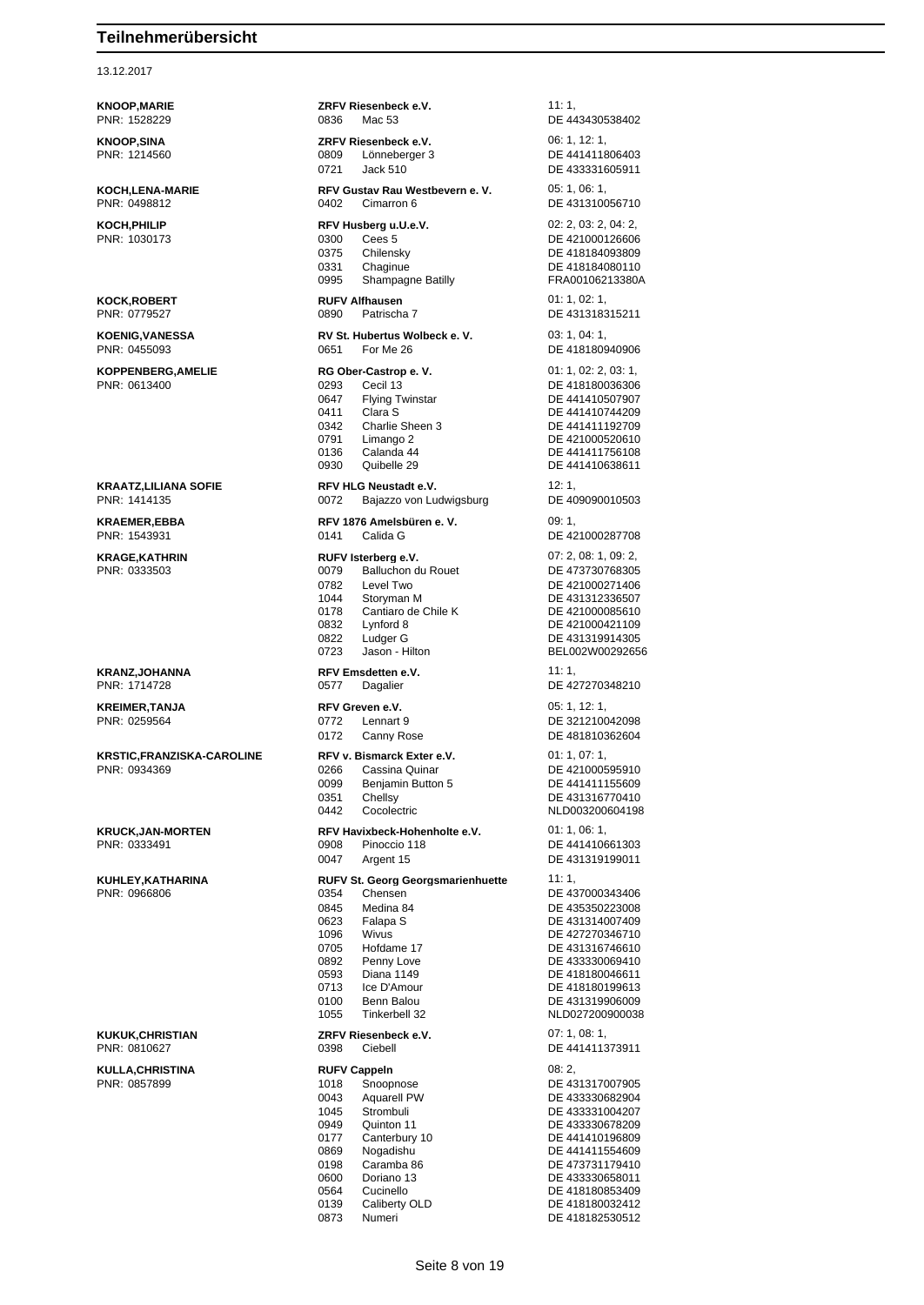| PNR: 0857899                               | 0509<br>Copperfield 48<br>0348<br>Check it up 3<br>0195<br>Caracas 99<br>0222<br>Carreras 14<br>1089<br>Vladimir OLD                                                                                                                                                    | DE 418180848613<br>DE 418180244813<br>DE 418182588811<br>DE 418180239112<br>DE 433330495213                                                                                                                                                       |
|--------------------------------------------|-------------------------------------------------------------------------------------------------------------------------------------------------------------------------------------------------------------------------------------------------------------------------|---------------------------------------------------------------------------------------------------------------------------------------------------------------------------------------------------------------------------------------------------|
|                                            | 0722<br>Jade de Lizami<br>0715<br>Independent 7                                                                                                                                                                                                                         | BEL002W00301078<br>NLD003201302032                                                                                                                                                                                                                |
| KUTSCHER, MADELINE<br>PNR: 0840746         | ZRFV Riesenbeck e.V.<br>0189<br>Captain Future B 2<br>0734<br>Kissimmee<br>0698<br>Habakuk Tibatong<br>0112<br><b>Brazuca</b>                                                                                                                                           | 06: 1, 11: 1, 12: 1,<br>DE 441410208509<br>DE 421000344809<br>DE 433330053310<br>DE 441411475110                                                                                                                                                  |
| <b>LEETZ, ELISA-SOPHIE</b><br>PNR: 0999900 | RFV Greven e.V.<br>0009<br>Adara 2<br>0597<br>Diocento                                                                                                                                                                                                                  | 01: 1, 12: 1,<br>DE 421000194008<br>DE 421000075210                                                                                                                                                                                               |
| LIEBRECHT, JULINA<br>PNR: 1489004          | RV St.Georg Saerbeck e.V.<br>0776<br>Leo Landesco<br>0746<br>Lacalucci 2<br>0964<br>Rocky L<br>1078<br>Vancouver L 2                                                                                                                                                    | 11: 2, 12: 1,<br>DE 421000157500<br>DE 433330449303<br>DE 441410508905<br>DE 441410466711                                                                                                                                                         |
| <b>LIGGES, MARIE</b><br>PNR: 0357470       | RFV v. Nagel Herbern e.V.<br>Congress 4<br>0478<br>0254<br>Cassandra L 2<br>0423<br>Cleomee L<br>0524<br>Cormint 5<br>0313<br>Ceon<br>0570<br>Curly Sue 149<br>0241<br>Cascaya L<br>0961<br>Rio Grande 135<br>Capalo<br>0181<br>0515<br>Corcovado L<br>0595<br>Dibadu L | 07: 2, 08: 2, 10: 2,<br>DE 433330837506<br>DE 441411754704<br>DE 441411216305<br>DE 441410613503<br>DE 441411279601<br>DE 441410493708<br>DE 441411498710<br>DE 441411597710<br>DE 441411322011<br>DE 441411376412<br>BEL002W00291658             |
| LILIENBECKER, DENNIS<br>PNR: 0618671       | RFV Warendorf e.V.<br>Carosso 2<br>0218<br>0831<br>Luz 3<br>Tribute<br>1060<br>0601<br>Dots & Dashes<br>0859<br>Nahanni<br>0794<br>Linto<br>0558<br>Croozer<br>0834<br>Lyonheart<br>0389<br>Chula vista<br>0918<br>Qrack<br>0800<br>Loch Lomond<br>0540<br>Cosmi        | 01: 2, 10: 1,<br>DE 421000133806<br>DE 421000545608<br>DE 421000266409<br>DE 421000079010<br>DE 441411197311<br>DE 421000174411<br>DE 421000552911<br>DE 431310061311<br>DE 421000531312<br>DE 421000174813<br>DE 441411110412<br>DE 441410929713 |
| <b>LIMBERG, LARISSA</b><br>PNR: 0743414    | Reiterstaffel Dortmund-Somborn e.V.<br>0827<br>Luminus 4                                                                                                                                                                                                                | 03: 1, 04: 1, 05: 1, 06: 1,<br>DE 431310502108                                                                                                                                                                                                    |
| LINNENBAUM, MATTHIAS<br>PNR: 0370684       | ZRFV Neuenkirchen e. V.<br>1081<br>Velina 8<br>0471<br>Conan B<br>0205<br>Caretino B<br>0511<br>Cora 628                                                                                                                                                                | 11: 1, 12: 1,<br>DE 441411335308<br>DE 433331014609<br>DE 441410105710<br>DE 441410724311                                                                                                                                                         |
| LOHMANN, BARBARA<br>PNR: 0787176           | RFV v. Nagel Herbern e.V.<br>0506<br>Coombs L<br>0268<br>Cassiopeia 74                                                                                                                                                                                                  | 06:1,<br>DE 441411163206<br>DE 441411131405                                                                                                                                                                                                       |
| <b>LONNEMANN, VIVIEN</b><br>PNR: 0879513   | <b>RUFV Haren-Ems</b><br>1068<br>Ursus 60<br>0461<br>Compassion 4                                                                                                                                                                                                       | 06:1,<br>NLD003200104659<br>SWE004040801417                                                                                                                                                                                                       |
| <b>LORCH, RAINER</b><br>PNR: 0105305       | ZRFV Lützow Selm-Bork-Olfen e.V.<br>1064<br>Unelli                                                                                                                                                                                                                      | 07: 1, 08: 1,<br>DE 441411356511                                                                                                                                                                                                                  |
| <b>MADENOVA, MARIA</b><br>PNR: 1402495     | RV Oldenburger Muensterland e.V<br>1037<br>Stathaga<br>0052<br>Armani Code 9<br>0473<br>Conceana PS<br>0303<br>Celine PS<br>0719<br>Isida                                                                                                                               | 01: 2, 02: 2, 03: 2, 04: 1,<br>DE 418181354608<br>DE 433332066809<br>DE 418184028611<br>DE 427270350610<br>DE 418181352608                                                                                                                        |
| <b>MAECKEN, KARIN</b><br>PNR: 0055085      | RFV Emsbueren e.V.<br>0449<br>Cola Corn                                                                                                                                                                                                                                 | 01: 1, 02: 1,<br>DE 433330231210                                                                                                                                                                                                                  |
| <b>MANARA, NADINE</b><br>PNR: 0569476      | RC Gut Waldhof e.V.<br>0615<br>Escape 37                                                                                                                                                                                                                                | 05: 1, 07: 1,<br>NLD003200905434                                                                                                                                                                                                                  |
| <b>MARSCHALL,DANIELA</b><br>PNR: 0639931   | RSC Handorf-Langenberg e.V.<br>0818<br>Lucky 1504<br>0604<br>Easygoing<br>0400<br>Cillepitsch                                                                                                                                                                           | 11:1, 12:1,<br>DE 427270606506<br>DE 431311334309<br>DE 418181000012                                                                                                                                                                              |
| MARTINEZ-RAMIREZ, HENRY                    | ZRFV St.Hubertus Neuenkirchen e.V.                                                                                                                                                                                                                                      | 03:1,                                                                                                                                                                                                                                             |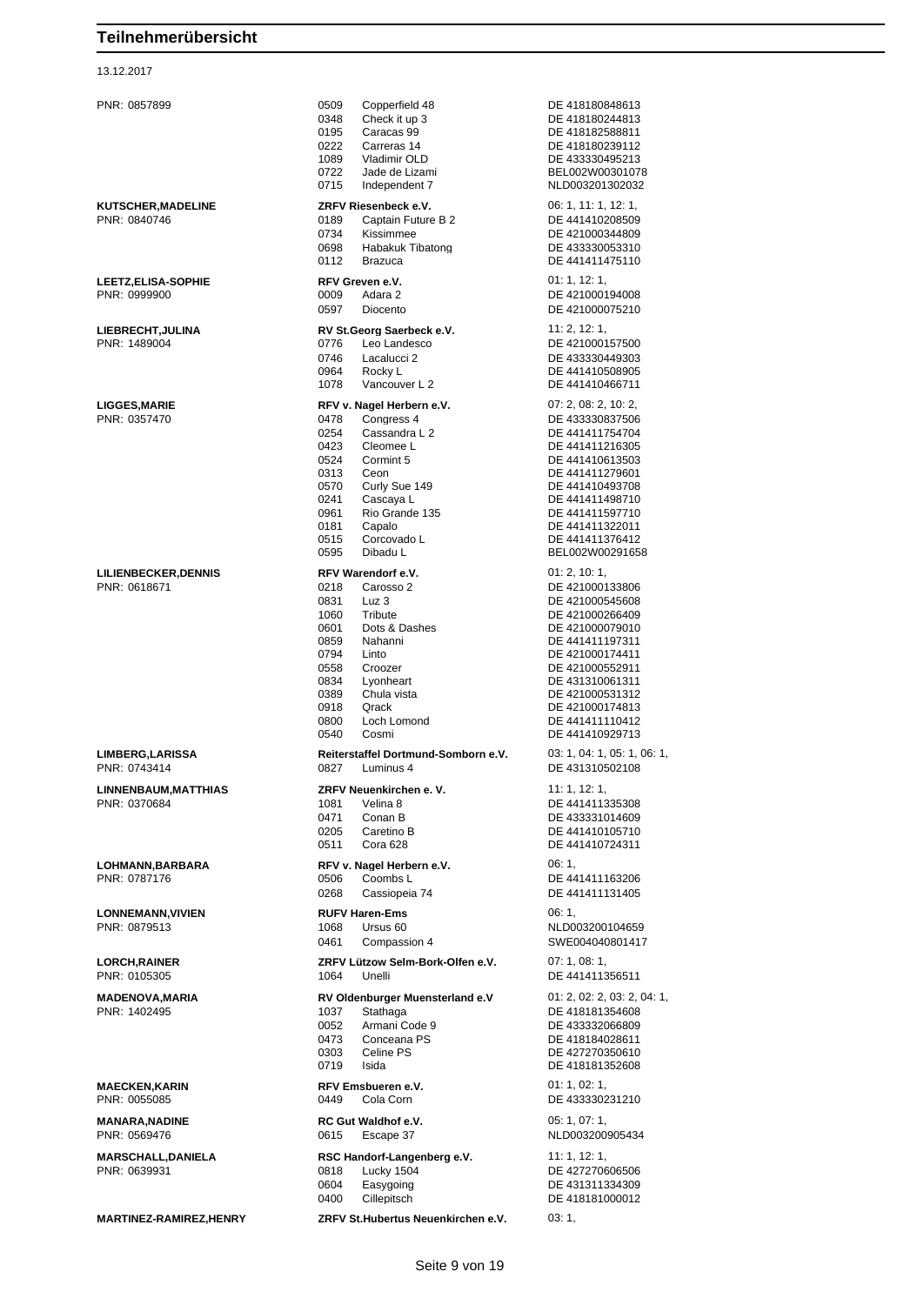#### 13.12.2017

PNR: 1055340 0994 Servus T DE 455870315212 0951 Ouirina B & L DE 421000425709 0874 Numero Famorka NLD003201007652 **MAY-JOHANN,JANE RV Recke e.V. 11: 1,** PNR: 1007312 0963 Rocket's Casanova DE 443435100107 **MECKE,CHIARA RFV St. Georg Werne e. V.** 02: 1, 03: 1, 05: 1, 06: 1, PNR: 1051565 0863 Nathan 231 DE 441411128408 0512 Cora 632 DE 441410606009 0123 Cabinteely DE 421000514910<br>0610 Flohiem NI D003200913248 0610 Elohiem NLD003200913248 **MENKE,PIET RURV Rastede** 01: 1, 02: 1, 03: 1, PNR: 0776658 0829 Lunica 2 DE 418180091209 **MENKEL,STEPHANIE RFV Avenwedde e.V.** 12: 1, 12: 1,<br>PNR: 0672407 **PNR: 0672407** 1009 1004 Silvertops Quintina Silvertops Quintina **NAGEL-TORNAU,SARAH Ländl. RV Attendorn-Repetal e. V.** 07: 2, 08: 1, 09: 1, 10: 3, PNR: 0324678 0085 Baquero 6 DE 441411566205 0088 Barbou de Ruet DE 421000611804 0414 Clarkson 4 DE 421000066407 0341 Charisma F 2 DE 441411941806 0663 Gabby Kalakaua DE 418189675808 0168 Cando 6 DE 441411925107 0357 Chevali DE 441410037308 0900 Piero 32 DE 421000033209 0731 King Kong NT DE 421000037709 0408 Claas NT DE 421000373109 0412 Clarence NT DE 421000373709 0237 Cascadelle NT DE 421000061410 DE 421000305810 0404 Cinderella B 2 DE 421000307310 0528 Cornelius NT DE 421000100111 0118 C'est Tommy NT DE 421000100611 0853 Monte Madina **DE 441411219711**<br>0260 Cassie NT DE 441411569111 DE 441411569111 0560 Cruising NT DE 421000067712<br>0764 Larson NT DE 418181334412 0764 Larson NT DE 418181334412 NLD003200111682 **NEBLING,MAGNUS RFV HLG Neustadt e.V.** 03: 1, 04: 1, 04: 1, 04: 1, 04: 1, 04: 1, 05: 1, 04: 1, 05: 1, 04: 1, 05: 1, 04: 1, 05: 1, 04: 1, 05: 20: 0876 Okidera NLD003200510160 **NIEBERG,GERRIT RV St. Hubertus Wolbeck e. V.** 01: 2, 02: 2, 03: 2, 04: 2, PNR: 0840477 0667 Galippo 5 DE 431319632701 0886 Par de Priamos DE 433330270101 0486 Contagio DE 421000324904 DE 421000681207 0001 A Conto Son DE 431316820107<br>0176 Cantara 81 DE 431316883208 0176 Cantara 81 DE 431316883208<br>0672 Gatsby 162 DE 431316824407 DE 431316824407 0653 Foster 39 DE 431314204308 0638 Fine Emmely DE 431314205608 0448 Cojak 8 DE 431316884508 0413 Claristo 2 DE 421000110608 0485 Contador 28 DE 421000511708 0070 Baccord DE 418180071009<br>0988 Scarlett 646 DE 433330630109 0988 Scarlett 646 DE 433330630109 0377 Chilly 15 DE 441411084809<br>0499 Cookie 62 DE 441411280909 0499 Cookie 62<br>
0543 Cotopaxi 8 DE 421000253909 0543 Cotopaxi 8 DE 421000253909<br>0926 Quax 79 DE 421000239010 DE 421000239010 0655 Frau Meyer 3 DE 431316765410 0199 Caramba 91 DE 431316514410 0931 Quibelle de la coeur DE 441411982408 0501 Cool Pleasure 2 DE 441411492210 DE 431316513410 0171 Cannon 25 DE 431310079011 0718 Inyou DE 418180022912 1102 Zenegal DE 418180134612<br>
0312 Centuro DE 431310076711 0312 Centuro DE 431310076711<br>0226 Caruso 587 DE 431310080211 0226 Caruso 587 DE 431310080211<br>0353 Chelsey 21 DE 431310600912 0353 Chelsey 21 DE 431310600912<br>0851 Montana 710 DE 427270260712 0851 Montana 710 DE 427270260712 0977 Saigon 40 DE 441410968012<br>0288 Cayu 1028 DE 441411132912 0288 Cayu DE 441411132912<br>0520 Corfu 8 DE 441410968212 0520 Corfu 8 DE 441410968212<br>0152 Calla white DE 441411360612 DE 441411360612 0491 Conthea 2 Conthea 2 DE 441410537112<br>0857 Nabab de Revel CONDITED BELOO2W0022692 0857 Nabab de Revel BEL002W00226925<br>0895 Pepe Hequy Charles BRA00103180016K Pepe Heguy FRA00103180016K<br>Olivia la Sweet MLD003200506058 0878 Olivia la Sweet NLD003200506058 **NIEBERG,LARS RV St. Hubertus Wolbeck e. V.** 01: 1, 02: 1, 02: 1, 02: 1, 02: 1, 02: 1, 02: 1, 02: 1, 02: 1, 02: 1, 02: 1, 02: 1, 02: 0, 0655 **Frau Meyer 3** DE 431316765410 0003 Abbeygail T DE 431316513410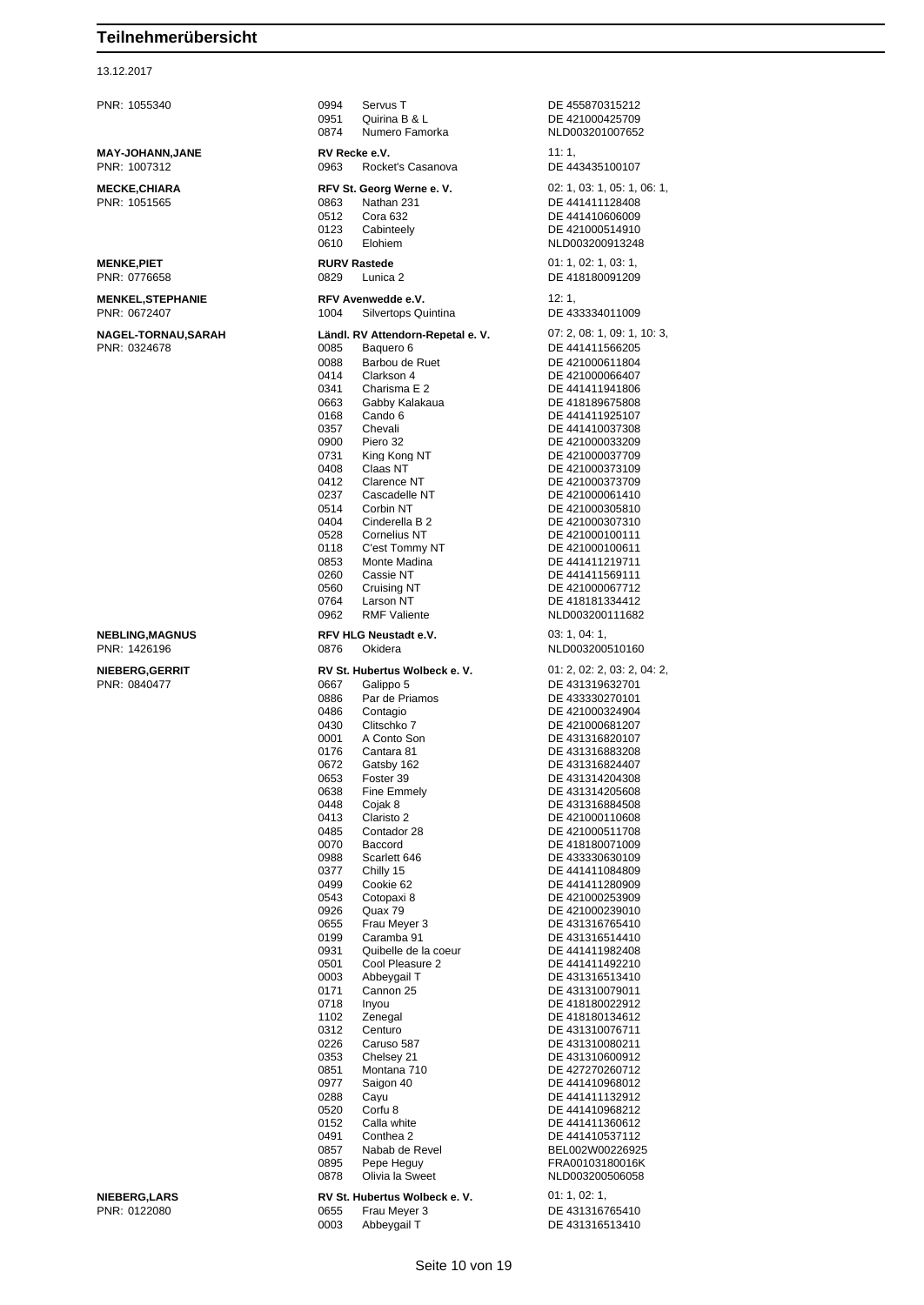| <b>NIEBERG, MAX</b><br>PNR: 0160767      | RV St. Hubertus Wolbeck e. V.<br>0886<br>Par de Priamos<br>0430<br>Clitschko 7<br>A Conto Son<br>0001<br>0176<br>Cantara 81<br>0672<br>Gatsby 162<br>0653<br>Foster 39<br>0448<br>Cojak 8<br>0485<br>Contador 28<br>0070<br>Baccord<br>0377<br>Chilly 15<br>0499<br>Cookie 62<br>0543<br>Cotopaxi 8<br>0926<br>Quax 79<br>0655<br>Frau Meyer 3<br>0199<br>Caramba 91<br>0931<br>Quibelle de la coeur<br>0501<br>Cool Pleasure 2<br>0907<br>Piko's Prince<br>0003<br>Abbeygail T<br>0171<br>Cannon 25<br>0718<br>Inyou<br>1102<br>Zenegal<br>0312<br>Centuro<br>0226<br>Caruso 587<br>0353<br>Chelsey 21<br>0977<br>Saigon 40<br>0288<br>Cayu<br>0520<br>Corfu <sub>8</sub><br>0152<br>Calla white<br>0491 | 01: 2, 02: 2, 09: 2, 10: 2,<br>DE 433330270101<br>DE 421000681207<br>DE 431316820107<br>DE 431316883208<br>DE 431316824407<br>DE 431314204308<br>DE 431316884508<br>DE 421000511708<br>DE 418180071009<br>DE 441411084809<br>DE 441411280909<br>DE 421000253909<br>DE 421000239010<br>DE 431316765410<br>DE 431316514410<br>DE 441411982408<br>DE 441411492210<br>DE 441411341510<br>DE 431316513410<br>DE 431310079011<br>DE 418180022912<br>DE 418180134612<br>DE 431310076711<br>DE 431310080211<br>DE 431310600912<br>DE 441410968012<br>DE 441411132912<br>DE 441410968212<br>DE 441411360612<br>DE 441410537112 |
|------------------------------------------|-----------------------------------------------------------------------------------------------------------------------------------------------------------------------------------------------------------------------------------------------------------------------------------------------------------------------------------------------------------------------------------------------------------------------------------------------------------------------------------------------------------------------------------------------------------------------------------------------------------------------------------------------------------------------------------------------------------|-----------------------------------------------------------------------------------------------------------------------------------------------------------------------------------------------------------------------------------------------------------------------------------------------------------------------------------------------------------------------------------------------------------------------------------------------------------------------------------------------------------------------------------------------------------------------------------------------------------------------|
|                                          | Conthea 2                                                                                                                                                                                                                                                                                                                                                                                                                                                                                                                                                                                                                                                                                                 |                                                                                                                                                                                                                                                                                                                                                                                                                                                                                                                                                                                                                       |
| <b>NIEDFELD,LISA</b><br>PNR: 1374721     | <b>RUFV St. Georg Georgsmarienhuette</b><br>0959<br>Rebell 567<br>0960<br>Ricarda 313<br>0958<br>Raskina 2                                                                                                                                                                                                                                                                                                                                                                                                                                                                                                                                                                                                | 11:2,<br>DE 433331143803<br>DE 441410729507<br>DE 431317205711                                                                                                                                                                                                                                                                                                                                                                                                                                                                                                                                                        |
| OFNER, ALEXANDER<br>PNR: 1900196         | ZRFV Bösensell e. V.<br>0193<br>Cara Mia 86<br>0425<br>Click like boom<br>0559<br>Cross My Way<br>0652<br>For the Best 2                                                                                                                                                                                                                                                                                                                                                                                                                                                                                                                                                                                  | 08:2,<br>DE 431310457507<br>DE 421000275308<br>DE 421000269609<br>DE 441411300110                                                                                                                                                                                                                                                                                                                                                                                                                                                                                                                                     |
| <b>OHMEN,NILS</b><br>PNR: 1024755        | ZRFV Albachten e.V.<br>0217<br>Carolo 10<br>0519<br>Corex<br>0803<br>Loco Lex                                                                                                                                                                                                                                                                                                                                                                                                                                                                                                                                                                                                                             | 05: 1, 06: 1,<br>DE 421000344806<br>DE 441411388209<br>DE 418180234712                                                                                                                                                                                                                                                                                                                                                                                                                                                                                                                                                |
| <b>OSTERHOLT, PIA</b><br>PNR: 1003681    | RFV Mesum e.V.<br>0267<br>Cassiopaya 8<br>0358<br>Chevalier de Blue<br>0888<br>Partout 86<br>0309<br>Centamour van den Dael<br>0592<br>Diamira 3<br>0092<br>Be Happy 64<br>0329<br>Chaccovio<br>1021<br>Souvenir SM                                                                                                                                                                                                                                                                                                                                                                                                                                                                                       | 05: 2, 06: 1,<br>DE 441411186306<br>DE 418181336008<br>DE 443431761610<br>DE 418184055111<br>DE 418184012812<br>DE 433332255713<br>DE 433331709312<br>DE 441410029010                                                                                                                                                                                                                                                                                                                                                                                                                                                 |
| <b>OSTERMEYER, ACHIM</b><br>PNR: 0518155 | RV Herzog Wittekind Oberbauerschaf<br>0137<br>Calao 2<br>0759<br>Langali<br>0880<br><b>Olympic Silver</b>                                                                                                                                                                                                                                                                                                                                                                                                                                                                                                                                                                                                 | 03: 1, 06: 1,<br>DE 421000036708<br>DE 418180076109<br>DE 433332093811                                                                                                                                                                                                                                                                                                                                                                                                                                                                                                                                                |
| <b>OVERMEYER, WIEBKE</b><br>PNR: 0764626 | RV Recke e.V.<br>0974<br>Safir 24                                                                                                                                                                                                                                                                                                                                                                                                                                                                                                                                                                                                                                                                         | 12:1<br>DE 498980281000                                                                                                                                                                                                                                                                                                                                                                                                                                                                                                                                                                                               |
| <b>PALSTER, JANA</b><br>PNR: 0958278     | ZRFV Metelen e.V.<br>0635<br>Fignon 4<br>0664<br>Gabiano 6                                                                                                                                                                                                                                                                                                                                                                                                                                                                                                                                                                                                                                                | 06:1<br>DE 441411121505<br>DE 441411915408                                                                                                                                                                                                                                                                                                                                                                                                                                                                                                                                                                            |
| <b>PAVEL, VIKTORIA</b><br>PNR: 0797086   | RV Rhede-Krommert e.V.<br>0911<br>Podolski 5<br>0561<br>Crusados<br>0174<br>Cant 3<br>0059<br>Aston 14<br>0352<br>Chelsea 98<br>0554<br>Creme de Coco<br>0611<br>Elton 63<br>0233<br>Casanova N.W.<br>0991<br>Seebär                                                                                                                                                                                                                                                                                                                                                                                                                                                                                      | 03:1,<br>DE 441410379006<br>DE 441410212204<br>DE 433331603408<br>DE 441411591108<br>DE 441410242408<br>DE 421000548808<br>DE 418180074610<br>DE 441411450711<br>DE 431318515013                                                                                                                                                                                                                                                                                                                                                                                                                                      |
| PERREVOORT,LEA<br>PNR: 0965393           | ZRFV Wadelheim-Rheine e.V.<br>Chester 217<br>0356<br>1070<br>Valdes de Belleme                                                                                                                                                                                                                                                                                                                                                                                                                                                                                                                                                                                                                            | 11:1, 12:1,<br>DE 421000605205<br>FRA00109237908U                                                                                                                                                                                                                                                                                                                                                                                                                                                                                                                                                                     |
| PETER, RAINER<br>PNR: 0698856            | <b>RFV Alt Marl e.V.</b><br>0396<br>Cicero 96<br>0185<br>Capt'n blue                                                                                                                                                                                                                                                                                                                                                                                                                                                                                                                                                                                                                                      | 07: 2, 08: 1, 09: 1, 10: 1,<br>DE 431310027006<br>DE 418184035611                                                                                                                                                                                                                                                                                                                                                                                                                                                                                                                                                     |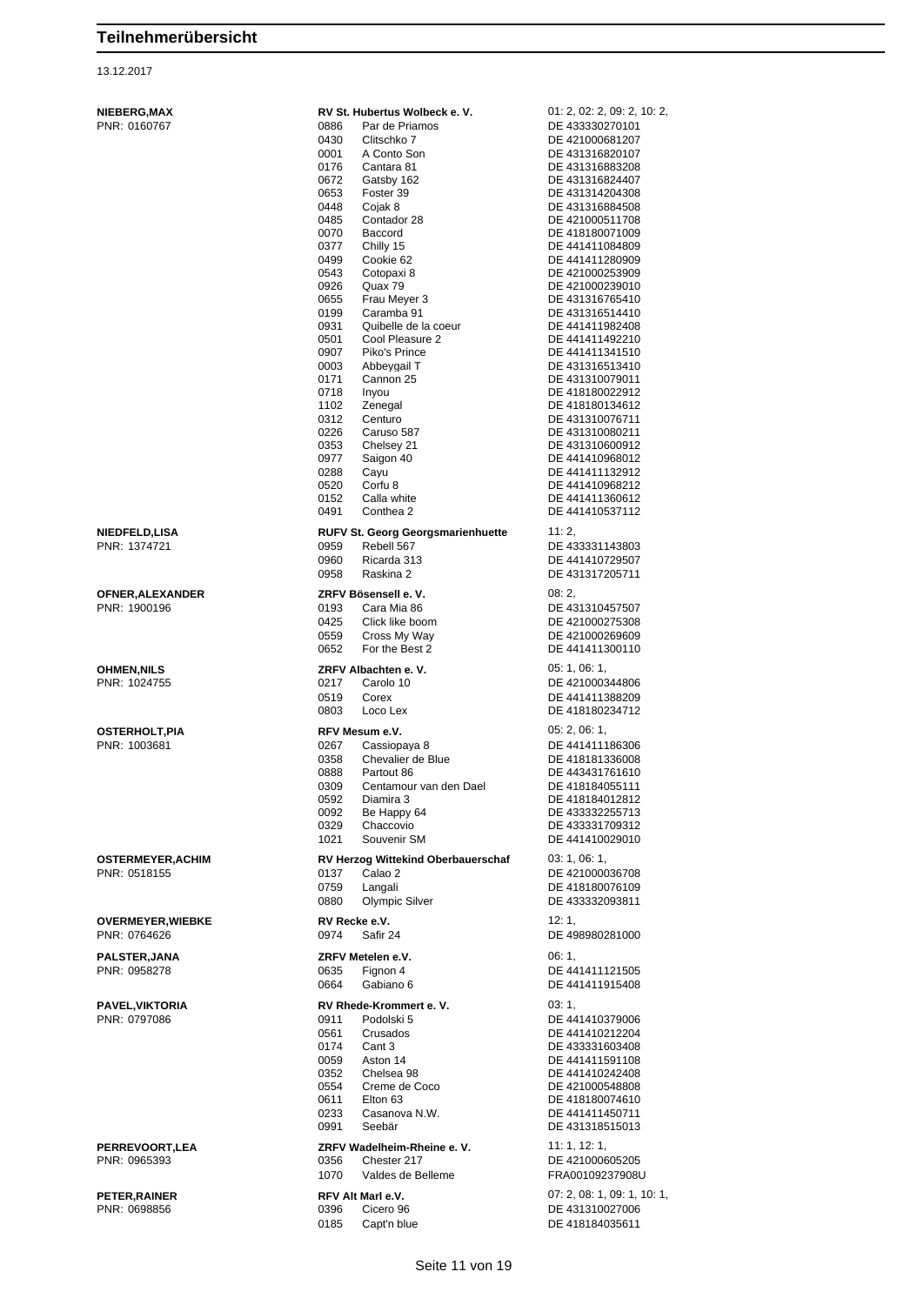| PNR: 0698856           | 0816         | Lucas RP                              | DE 418181653211                           |
|------------------------|--------------|---------------------------------------|-------------------------------------------|
| PLOGHAUS,JAN-STEFFEN   |              | RV Diana Bad Rothenfelde e.V.         | 03: 1, 04: 1,                             |
| PNR: 0748455           | 0694         | Greta B 2                             | DE 441413051709                           |
|                        | 0020         | Alexa 427                             | DE 481810042609                           |
| POHLMANN,ALEXANDRA     |              | <b>RUFV Neuenkirchen/Bramsche</b>     | 12:1,                                     |
| PNR: 0376261           | 0566         | Cula                                  | DE 433330763506                           |
|                        | 0602         | Dunya 6                               | DE 433331082303                           |
| POTTHOFF,ALEXANDER     |              | ZRFV Bösensell e. V.                  | 01: 2, 02: 2, 03: 2, 04: 2, 07: 2, 08: 2, |
|                        |              |                                       | 09: 2, 10: 2,                             |
| PNR: 0482150           | 0912<br>0942 | Potthoff's Cashmir<br>Quinara 27      | DE 321210073898<br>DE 433330458905        |
|                        | 0660         | <b>FST Amarone M</b>                  | DE 487000391404                           |
|                        | 0913         | Potthoff's Think Well                 | DE 421000025404                           |
|                        | 0042         | Apanatschi 90                         | DE 421000205005                           |
|                        | 0464         | Con Borrat                            | DE 431310713905                           |
|                        | 1025<br>0385 | Spike 91<br>Chocomel M                | DE 431316002607<br>DE 418181201308        |
|                        | 0244         | Cashmir's kleiner Prinz               | DE 431311321609                           |
|                        | 0249         | Caspar 249                            | DE 431310405809                           |
|                        | 0574         | Cyndy 2                               | DE 421000340809                           |
|                        | 0953<br>0966 | Quitte 18<br>Rollercoaster 2          | DE 421000341009<br>DE 421000274310        |
|                        | 0552         | Crazy-Calisha                         | DE 421000522610                           |
|                        | 0149         | Calita 11                             | DE 431310403310                           |
|                        | 0044         | Aguina 21                             | DE 441411035209                           |
|                        | 0143<br>0034 | Calimera 54<br>Amita V                | DE 441411051110<br>DE 441410864111        |
|                        | 0553         | Crazy-Greta                           | DE 421000550111                           |
|                        | 0194         | Caracara MM                           | DE 441411336911                           |
|                        | 1011         | Sir Poldi 4                           | DE 418182536612                           |
|                        | 0848         | Mia-Montender                         | DE 418184011613                           |
|                        | 0814<br>0825 | Lubalon<br>Luke Skywalker 79          | DE 441411461712<br>DE 441411250813        |
|                        | 0457         | Come il faut's Rubin                  | DE 441411149713                           |
|                        | 0744         | La vie 57                             | DE 418182572413                           |
| POTTHOFF,ALINA-NOEL    |              | ZRFV Bösensell e. V.                  | 01: 2, 02: 1, 03: 2, 04: 2, 05: 2, 06: 1, |
|                        |              |                                       | 07: 2, 08: 1, 09: 2, 10: 2, 12: 1,        |
| PNR: 0548246           | 0912         | Potthoff's Cashmir                    | DE 321210073898                           |
|                        | 0942<br>0660 | Quinara 27<br><b>FST Amarone M</b>    | DE 433330458905<br>DE 487000391404        |
|                        | 0913         | Potthoff's Think Well                 | DE 421000025404                           |
|                        | 0042         | Apanatschi 90                         | DE 421000205005                           |
|                        | 0464         | Con Borrat                            | DE 431310713905                           |
|                        | 1025         | Spike 91                              | DE 431316002607<br>DE 418181201308        |
|                        | 0385<br>0244 | Chocomel M<br>Cashmir's kleiner Prinz | DE 431311321609                           |
|                        | 0249         | Caspar 249                            | DE 431310405809                           |
|                        | 0574         | Cyndy 2                               | DE 421000340809                           |
|                        | 0953         | Quitte 18                             | DE 421000341009                           |
|                        | 0481<br>0966 | Conneticat P<br>Rollercoaster 2       | DE 421000523909<br>DE 421000274310        |
|                        | 0552         | Crazy-Calisha                         | DE 421000522610                           |
|                        | 0149         | Calita 11                             | DE 431310403310                           |
|                        | 0044         | Aguina 21                             | DE 441411035209                           |
|                        | 0143<br>0034 | Calimera 54<br>Amita V                | DE 441411051110<br>DE 441410864111        |
|                        | 0553         | Crazy-Greta                           | DE 421000550111                           |
|                        | 0194         | Caracara MM                           | DE 441411336911                           |
|                        | 1011         | Sir Poldi 4                           | DE 418182536612                           |
|                        | 0848<br>0814 | Mia-Montender<br>Lubalon              | DE 418184011613<br>DE 441411461712        |
|                        | 0825         | Luke Skywalker 79                     | DE 441411250813                           |
|                        | 0457         | Come il faut's Rubin                  | DE 441411149713                           |
| <b>RADERT,GOETZ</b>    |              | RFV von Lützow Herford e. V.          | 05: 1, 06: 1,                             |
| PNR: 0612329           | 0956         | Radscha 61                            | DE 433331541303                           |
| RAUDE,FELIX            |              | RuFV Bad Iburg e.V.                   | 05: 2, 06: 1, 12: 1,                      |
| PNR: 0858994           | 0695         | Grotta                                | DE 421000250807                           |
|                        | 0997         | Shubani 2                             | DE 431317309508                           |
| <b>REGORIUS,NICOLE</b> |              | RSC Osnabruecker Land e.V.            | 11: 1, 12: 1,                             |
| PNR: 0472853           | 0184         | Caprobina                             | DE 418180699005                           |
|                        | 0662         | Gabbana 7                             | DE 418180159203                           |
|                        | 0752<br>0893 | Lagos 78<br>Pepe 274                  | DE 433330511306<br>DE 433330375108        |
|                        | 0654         | Franz W                               | DE 441410989410                           |
|                        | 0817         | Lucaya 3                              | DE 431310727811                           |
|                        | 0649         | For Fly 3                             | DE 431313301311                           |
|                        | 0387         | Christador                            | DE 441410849911                           |
|                        | 0725<br>0872 | John Player<br>Null Null Sieben 4     | NLD003200504139<br>NLD003201203584        |
|                        |              |                                       | 05: 1, 06: 1,                             |
| REMBECK,FRANZISKA      |              | ZRFV St.Hubertus Neuenkirchen e.V.    |                                           |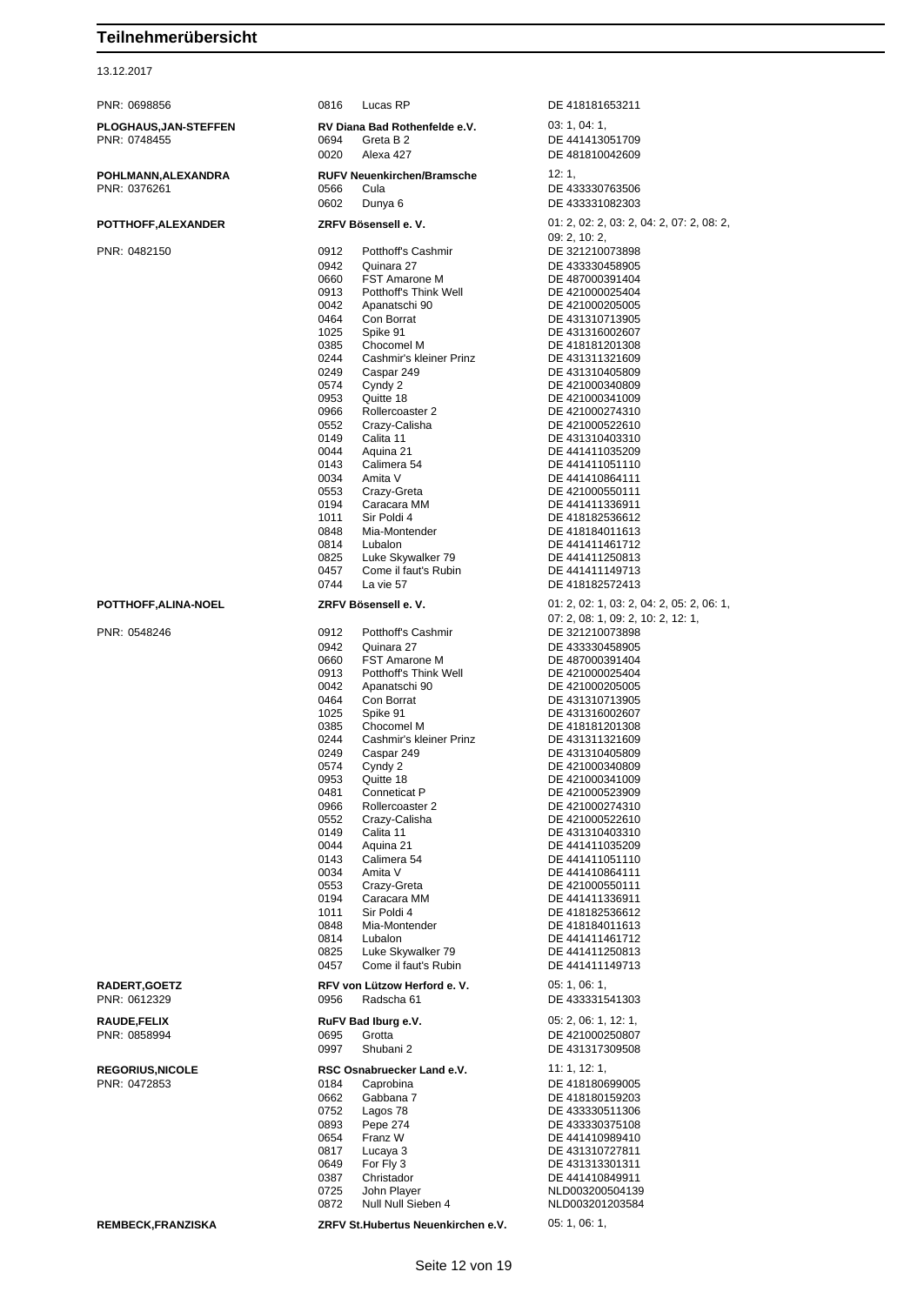### 13.12.2017

| PNR: 0598803                                | Galopin-W vh Merelsnest<br>0669                                                                                                                                                                                                                                                                                                                                                                                                                                                                                                                                                                         | BEL002W00251222                                                                                                                                                                                                                                                                                                                                                                                                                                                              |
|---------------------------------------------|---------------------------------------------------------------------------------------------------------------------------------------------------------------------------------------------------------------------------------------------------------------------------------------------------------------------------------------------------------------------------------------------------------------------------------------------------------------------------------------------------------------------------------------------------------------------------------------------------------|------------------------------------------------------------------------------------------------------------------------------------------------------------------------------------------------------------------------------------------------------------------------------------------------------------------------------------------------------------------------------------------------------------------------------------------------------------------------------|
| <b>RENZEL, MARKUS</b><br>PNR: 0227250       | RFV Alt Marl e.V.<br>0933<br>Quick Step 53<br>1039<br>Stella 981<br>Casper 389<br>0250<br>1083<br>Vermont 22<br>0361<br>Chiara 323<br>Cenia 10<br>0306<br>0684<br><b>Gipsy 1134</b><br>0279<br>Catenda<br>Las Vegas 212<br>0765<br>0122<br>Cabanero 2<br>0643<br>Firenzo 6                                                                                                                                                                                                                                                                                                                              | 07: 2, 08: 3, 09: 1, 10<br>DE 441411476106<br>DE 441410835009<br>DE 421000121210<br>DE 431319400610<br>DE 433330587209<br>DE 441410825510<br>DE 433330939611<br>DE 421000011711<br>DE 421000554411<br>DE 421000620110<br>NLD003201011337                                                                                                                                                                                                                                     |
| <b>REYER, CHIARA</b><br>PNR: 1504443        | RFV Westerkappeln-Velpe-Lotte-Wer<br>Pyconda<br>0915<br>0297<br>Cederic 7<br>Chacana 5<br>0322                                                                                                                                                                                                                                                                                                                                                                                                                                                                                                          | 05: 1, 11: 1, 12: 2,<br>DE 441410634303<br>DE 433330480208<br>DE 421000331310                                                                                                                                                                                                                                                                                                                                                                                                |
| <b>REYER, JOLINE</b><br>PNR: 1696222        | RFV Westerkappeln-Velpe-Lotte-Wer<br>Pyconda<br>0915                                                                                                                                                                                                                                                                                                                                                                                                                                                                                                                                                    | 11:4, 12:2,<br>DE 441410634303                                                                                                                                                                                                                                                                                                                                                                                                                                               |
| RIEKSCHNIETZ,LISA-MARIE<br>PNR: 0597460     | RFV Graf Sporck Delbrück e.V.<br><b>Stoke City</b><br>1043                                                                                                                                                                                                                                                                                                                                                                                                                                                                                                                                              | 05: 1, 06: 1,<br>DE 441411750108                                                                                                                                                                                                                                                                                                                                                                                                                                             |
| RIETHMUELLER, JOHANNA<br>PNR: 1615717       | RV Osnabrück e.V.<br>0158<br>Camelot 90                                                                                                                                                                                                                                                                                                                                                                                                                                                                                                                                                                 | 11:1, 12:1,<br>DE 418180007803                                                                                                                                                                                                                                                                                                                                                                                                                                               |
| RIPPLOH, PAUL<br>PNR: 0140726               | RFV Mesum e.V.<br>0358<br>Chevalier de Blue<br>0888<br>Partout 86<br>0309<br>Centamour van den Dael                                                                                                                                                                                                                                                                                                                                                                                                                                                                                                     | 12:1,<br>DE 418181336008<br>DE 443431761610<br>DE 418184055111                                                                                                                                                                                                                                                                                                                                                                                                               |
| RITTER, ANTONIA<br>PNR: 1292987             | <b>RFV HLG Neustadt e.V.</b><br>0128<br>Caesar B 2                                                                                                                                                                                                                                                                                                                                                                                                                                                                                                                                                      | 11:1,<br>DE 431310269411                                                                                                                                                                                                                                                                                                                                                                                                                                                     |
| <b>RUEDER, HANS-THORBEN</b><br>PNR: 0251522 | Fehmarnscher Ringreiterverein e.V.<br>Cortez EGE<br>0536<br>0460<br>Compagnon 9<br>Upsala 25<br>1067<br>Lone Star 14<br>0808<br>0386<br>Chonz 'o Rose<br>0750<br>Lady Lissabon<br>0029<br>Amba 9<br>0207<br>Carla 179<br>Contendra 37<br>0488<br>0736<br>Kool Kaya A<br>Queen Cara<br>0927<br>1008<br>Singu<br><b>Cold Water</b><br>0451<br>Pure Pitu<br>0914<br><b>Travenort's Novalis</b><br>1058<br>0401<br><b>Cilley Rose</b><br>0479<br>Conley 22<br>0547<br>Courage 138<br>0642<br>Firefox GD<br>Travenort's Querulant<br>1059<br>0458<br>Commander 34<br>0965<br>Rolexa HU<br>0580<br>Dakota 420 | 07: 2, 08: 2, 09: 2, 10<br>DE 421000228702<br>DE 433330284105<br>DE 421000049704<br>DE 421000354607<br>DE 431310822408<br>DE 441411512707<br>DE 421000033508<br>DE 433330852709<br>DE 431310107309<br>DE 431310432509<br>DE 441411939508<br>DE 421000093709<br>DE 421000267109<br>DE 441411439007<br>DE 421000008910<br>DE 431316853509<br>DE 441411519709<br>DE 441410798610<br>DE 441411018811<br>DE 421000078411<br>DE 421000200711<br>DE 498270000408<br>BEL015Z55715411 |
| <b>RZEZONEK, MELANIE</b><br>PNR: 0467638    | RFV Avenwedde e.V.<br>Luca 106<br>0815<br>Call me Cabitt S<br>0150<br>0278<br>Catchpenny Martha                                                                                                                                                                                                                                                                                                                                                                                                                                                                                                         | 05: 1, 06: 1,<br>DE 441411406701<br>DE 421000548510<br>DE 421000580812                                                                                                                                                                                                                                                                                                                                                                                                       |
| SAKAKINI,LARA<br>PNR: 1544712               | RFV Havixbeck-Hohenholte e.V.<br>1049<br>Sunshine 555<br>0742<br>La Couleur 5<br>0103<br>Bestinov v.L.                                                                                                                                                                                                                                                                                                                                                                                                                                                                                                  | 05: 1, 06: 1,<br>DE 433330827705<br>DE 431310358909<br>NLD003200602686                                                                                                                                                                                                                                                                                                                                                                                                       |
| SAKATA, ATSUSHI<br>PNR: 0433913             | RFV Greven e.V.<br>Acanfora<br>0006<br>0920<br>Quacord<br>Future 92<br>0661<br>California HL<br>0142<br>0650<br>for Leo M<br>Actiongirl<br>0008<br>0234<br>Casarinjo<br><b>Berith</b><br>0101<br>Zombie 10<br>1108<br>Cento Chicco<br>0310<br>0796<br>Lionley<br>0135<br>Caipirinha D<br>0682<br>Giorgio Armanie<br>Valdes de Belleme<br>1070<br>0608<br>Elegant V.D.W.                                                                                                                                                                                                                                 | 03: 2, 04: 2, 07: 2, 08<br>DE 433331671004<br>DE 421000057707<br>DE 433331515708<br>DE 443430308808<br>DE 441411921607<br>DE 441411574208<br>DE 421000092909<br>DE 421000523209<br>DE 418180023110<br>DE 433330256210<br>DE 433330968011<br>DE 441411614310<br>NLD003201108236<br>FRA00109237908U<br>NLD003200900086                                                                                                                                                         |

| <b>RENZEL,MARKUS</b><br>PNR: 0227250    | RFV Alt Marl e.V.<br>0933<br>Quick Step 53<br>1039<br>Stella 981<br>0250<br>Casper 389<br>1083<br>Vermont 22<br>0361<br>Chiara 323<br>0306<br>Cenia 10<br>0684<br>Gipsy 1134<br>0279<br>Catenda<br>0765<br>Las Vegas 212<br>0122<br>Cabanero 2<br>0643<br>Firenzo 6                                                                                                                                                                                                                                                                                                                              | 07: 2, 08: 3, 09: 1, 10: 3,<br>DE 441411476106<br>DE 441410835009<br>DE 421000121210<br>DE 431319400610<br>DE 433330587209<br>DE 441410825510<br>DE 433330939611<br>DE 421000011711<br>DE 421000554411<br>DE 421000620110<br>NLD003201011337                                                                                                                                                                                                                                     |
|-----------------------------------------|--------------------------------------------------------------------------------------------------------------------------------------------------------------------------------------------------------------------------------------------------------------------------------------------------------------------------------------------------------------------------------------------------------------------------------------------------------------------------------------------------------------------------------------------------------------------------------------------------|----------------------------------------------------------------------------------------------------------------------------------------------------------------------------------------------------------------------------------------------------------------------------------------------------------------------------------------------------------------------------------------------------------------------------------------------------------------------------------|
| REYER,CHIARA<br>PNR: 1504443            | RFV Westerkappeln-Velpe-Lotte-Wer<br>0915<br>Pyconda<br>0297<br>Cederic 7<br>0322<br>Chacana 5                                                                                                                                                                                                                                                                                                                                                                                                                                                                                                   | 05: 1, 11: 1, 12: 2,<br>DE 441410634303<br>DE 433330480208<br>DE 421000331310                                                                                                                                                                                                                                                                                                                                                                                                    |
| <b>REYER,JOLINE</b><br>PNR: 1696222     | RFV Westerkappeln-Velpe-Lotte-Wer<br>0915<br>Pyconda                                                                                                                                                                                                                                                                                                                                                                                                                                                                                                                                             | 11: 4, 12: 2,<br>DE 441410634303                                                                                                                                                                                                                                                                                                                                                                                                                                                 |
| RIEKSCHNIETZ,LISA-MARIE<br>PNR: 0597460 | RFV Graf Sporck Delbrück e.V.<br>1043<br>Stoke City                                                                                                                                                                                                                                                                                                                                                                                                                                                                                                                                              | 05: 1, 06: 1,<br>DE 441411750108                                                                                                                                                                                                                                                                                                                                                                                                                                                 |
| RIETHMUELLER,JOHANNA<br>PNR: 1615717    | RV Osnabrück e.V.<br>0158<br>Camelot 90                                                                                                                                                                                                                                                                                                                                                                                                                                                                                                                                                          | 11: 1, 12: 1,<br>DE 418180007803                                                                                                                                                                                                                                                                                                                                                                                                                                                 |
| RIPPLOH,PAUL<br>PNR: 0140726            | RFV Mesum e.V.<br>Chevalier de Blue<br>0358<br>0888<br>Partout 86<br>0309<br>Centamour van den Dael                                                                                                                                                                                                                                                                                                                                                                                                                                                                                              | 12: 1,<br>DE 418181336008<br>DE 443431761610<br>DE 418184055111                                                                                                                                                                                                                                                                                                                                                                                                                  |
| RITTER,ANTONIA<br>PNR: 1292987          | RFV HLG Neustadt e.V.<br>0128<br>Caesar B 2                                                                                                                                                                                                                                                                                                                                                                                                                                                                                                                                                      | 11: 1,<br>DE 431310269411                                                                                                                                                                                                                                                                                                                                                                                                                                                        |
| RUEDER,HANS-THORBEN<br>PNR: 0251522     | Fehmarnscher Ringreiterverein e.V.<br>0536<br>Cortez EGE<br>0460<br>Compagnon 9<br>1067<br>Upsala 25<br>0808<br>Lone Star 14<br>0386<br>Chonz 'o Rose<br>0750<br>Lady Lissabon<br>0029<br>Amba 9<br>0207<br>Carla 179<br>0488<br>Contendra 37<br>0736<br>Kool Kaya A<br>0927<br>Queen Cara<br>1008<br>Singu<br>0451<br><b>Cold Water</b><br>0914<br>Pure Pitu<br>1058<br><b>Travenort's Novalis</b><br>0401<br>Cilley Rose<br>0479<br>Conley 22<br>0547<br>Courage 138<br>0642<br>Firefox GD<br>1059<br>Travenort's Querulant<br>0458<br>Commander 34<br>0965<br>Rolexa HU<br>0580<br>Dakota 420 | 07: 2, 08: 2, 09: 2, 10: 2,<br>DE 421000228702<br>DE 433330284105<br>DE 421000049704<br>DE 421000354607<br>DE 431310822408<br>DE 441411512707<br>DE 421000033508<br>DE 433330852709<br>DE 431310107309<br>DE 431310432509<br>DE 441411939508<br>DE 421000093709<br>DE 421000267109<br>DE 441411439007<br>DE 421000008910<br>DE 431316853509<br>DE 441411519709<br>DE 441410798610<br>DE 441411018811<br>DE 421000078411<br>DE 421000200711<br>DE 498270000408<br>BEL015Z55715411 |
| <b>RZEZONEK,MELANIE</b><br>PNR: 0467638 | RFV Avenwedde e.V.<br>0815<br>Luca 106<br>0150<br>Call me Cabitt S<br>0278<br>Catchpenny Martha                                                                                                                                                                                                                                                                                                                                                                                                                                                                                                  | 05: 1, 06: 1,<br>DE 441411406701<br>DE 421000548510<br>DE 421000580812                                                                                                                                                                                                                                                                                                                                                                                                           |
| SAKAKINI,LARA<br>PNR: 1544712           | RFV Havixbeck-Hohenholte e.V.<br>1049<br>Sunshine 555<br>0742<br>La Couleur 5<br>0103<br>Bestinov v.L.                                                                                                                                                                                                                                                                                                                                                                                                                                                                                           | 05: 1, 06: 1,<br>DE 433330827705<br>DE 431310358909<br>NLD003200602686                                                                                                                                                                                                                                                                                                                                                                                                           |
| SAKATA,ATSUSHI<br>PNR: 0433913          | RFV Greven e.V.<br>Acanfora<br>0006<br>0920<br>Quacord<br>Future 92<br>0661<br>0142<br>California HL<br>0650<br>for Leo M<br>0008<br>Actiongirl<br>0234<br>Casarinjo<br>0101<br>Berith<br>1108<br>Zombie 10<br>Cento Chicco<br>0310<br>0796<br>Lionley<br>0135<br>Caipirinha D<br>0682<br>Giorgio Armanie<br>1070<br>Valdes de Belleme<br>0608<br>Elegant V.D.W.<br>Cornet's Boy 5<br>0530                                                                                                                                                                                                       | 03: 2, 04: 2, 07: 2, 08: 2,<br>DE 433331671004<br>DE 421000057707<br>DE 433331515708<br>DE 443430308808<br>DE 441411921607<br>DE 441411574208<br>DE 421000092909<br>DE 421000523209<br>DE 418180023110<br>DE 433330256210<br>DE 433330968011<br>DE 441411614310<br>NLD003201108236<br>FRA00109237908U<br>NLD003200900086<br>DE 404980015511                                                                                                                                      |

Seite 13 von 19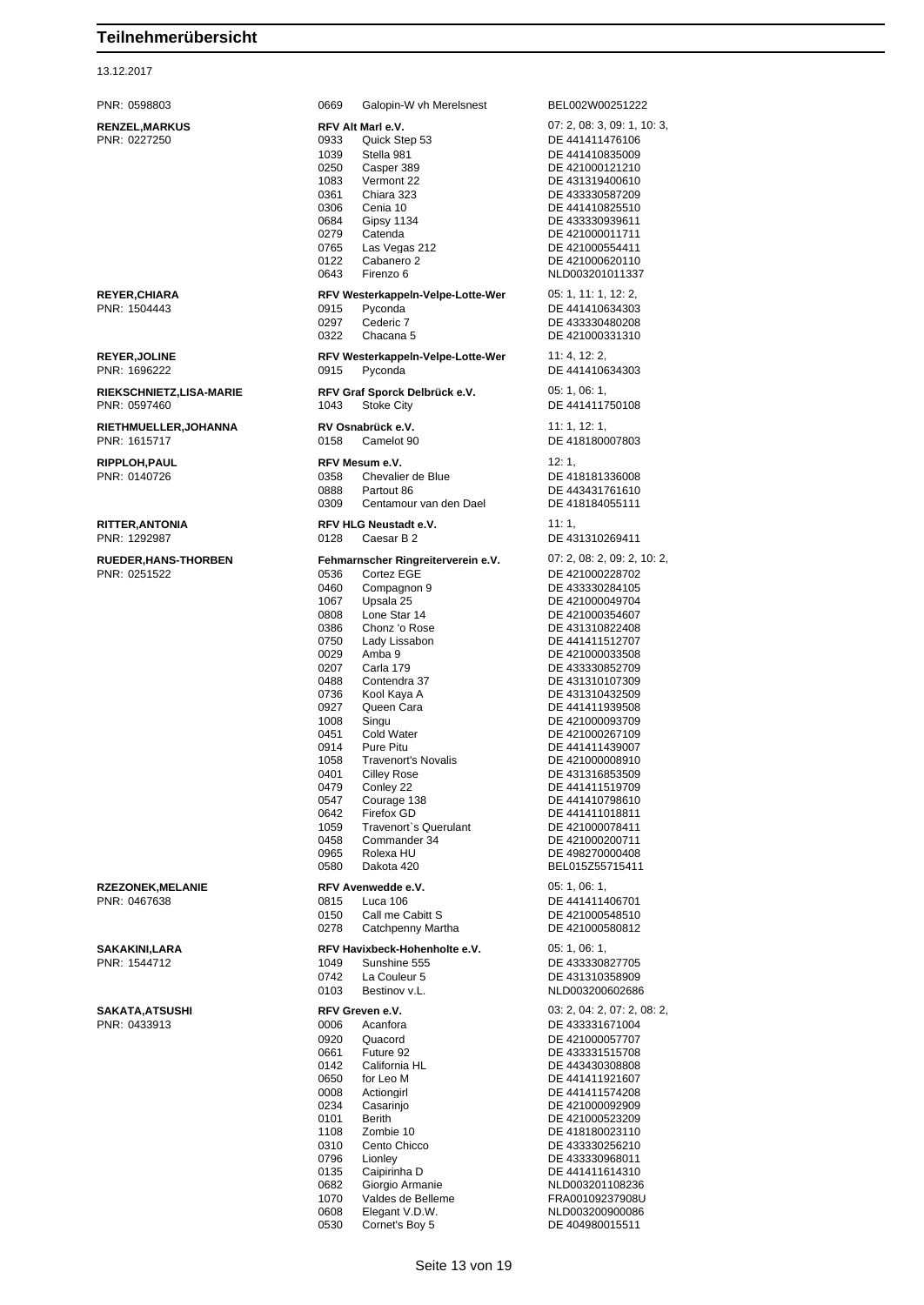#### 13.12.2017

**SAY,KUMRU RUFV Cappeln** 08: 1, PNR: 1774235 1018 Snoopnose DE 431317007905 0177 Canterbury 10 DE 441410196809<br>0348 Check it up 3 DE 418180244813 0348 Check it up 3 DE 418180244813 **SCHADOCK,JULIA RFV Sonnewalde e.V.** 01: 1, 07: 1, 12: 1, PNR: 1556138 0212 Carlo 434 DE 456570001609 **SCHARLAU,DOROTHEE RV St. Hubertus Wolbeck e. V.** 01: 1, 02: 1, 03: 1, 04: 1, 02: 1, 03: 1, 04: 1, 0543 Cotopaxi 8 DE 421000253909 0543 Cotopaxi 8 DE 421000253909 **SCHILLING,CHRISTIAN ZRFV Voßwinkel e.V.** 01: 1, 02: 1, 03: 1, 04: 1, PNR: 0150028 0627 Farbecht 2 DE 441411297704 0201 Carat 118 DE 421000373108 0326 Chaccorel DE 441413053909 0077 Balique DE 473730734510 **SCHILLING,SUSANNE ZRFV Voßwinkel e.V.** 03: 1, 04: 1, PNR: 0327526 0627 Farbecht 2 DE 441411297704 0201 Carat 118 DE 421000373108<br>0326 Chaccorel DE 441413053909 0326 Chaccorel DE 441413053909<br>0077 Balique DE 473730734510 **SCHLAMANN,MARKUS RFV Havixbeck-Hohenholte e.V.** 01: 1, 06: 1,<br>PNR: 0299850 **DE** 4181800 0047 Argent 15 DE 431319199011 **SCHLIECKMANN,JESSICA RFV Avenwedde e.V.** 06: 1, PNR: 0266638 0815 Luca 106 DE 441411406701 0910 Piro 39 DE 431311301907 0129 Caesarin 2 DE 421000083010 0150 Call me Cabitt S DE 421000548510 **SCHLOESSER,LARA RFV Clarholz-Lette e.V.** 03: 1, 06: 1, PNR: 1101366 0738 L'amour toujours 6 DE 421000103105 0032 Amicelli 134 DE 441411236310 **SCHMIDT,JOSEPHIN ZRFV Albachten e. V.** 08: 1, 09: 1, 10: 1, PNR: 1561570 0474 Concetto 16 DE 421000180606 0639 Finley 99 NLD003201000788 **SCHMITZ,PATRICK 2RFV Riesenbeck e.V.** 01: 1, 02: 1, 03: 2, 04: 1, 10: 1, 03: 2, 04: 1, 10: 1, 03: 2, 04: 1, 10: 1, 03: 2, 04: 1, 10: 1, 03: 2, 04: 1, 10: 1, 03: 2, 04: 1, 10: 1, 03: 2, 04: 1, 10: 1, 03: 2, 04: 1, 10: 1, 0 0397 Cidman<br>0214 Carlsson vom Dach 2 DE 433330768005 Carlsson vom Dach 2 0173 Canonball DE 441410724209 **SCHNEIDER,JANNIKE Ravensberger ZRFV Jöllenbeck e.V.** 05: 2<br>PNR: 0714997 **DE 4**<br>DE 4 0351 Chellsy DE 431316770410 0111 Borris 21 NLD003200608157 **SCHORMANN,CHRISTINE RFV Brake e.V.** 08: 2, 09: 1, 10: 1, PNR: 0380331 0405 Circle of Love DE 418180080409 0441 Coco Monsieur **DE 431310655210** 0578 Daiane Blue V DE 441411700710 **SCHORMANN,HEIKO RFV Brake e.V. CGLORMANN,HEIKO RFV Brake e.V. 1, 05: 1, 06: 1, 06: 1,** PNR: 0440382 0441 Coco Monsieur DE 431310655210 0578 Daiane Blue V<br>0870 Nothing Compares to You DE 431316539811 Nothing Compares to You **SCHORN,SANDRA RFV Handorf-Sudmühle e. V.** 01: 1, 07: 1, **SCHROEDER,LEONIE-ISABEL RSG ALT-LÜBARS E.V.** 07: 1, PNR: 1569662 0820 Lucky Punch 12 DE 456570358210 **SCHULZE TOPPHOFF, BERND RFV Roxel e.V. RFV Roxel e.V.** 09: 2,<br>
PNR: 0160089 **DE 421000168100 1057** Travenort's Casa Grande **DE 421000168100** PNR: 0160089 1057 Travenort's Casa Grande 0434 Cobos DE 421000203000 0467 Con te mio DE 441411591205 0534 Corpicco DE 441411447104 0847 Mentos Junior 2 DE 443430545604 0975 Safira 24 DE 461610005605 0380 Chin Win DE 421000414406<br>0770 Le Point KOE DE 433330663307 0059 Aston 14 DE 441411591108 0728 Kastanienhof Rock 'n' Roll DE 435350118509<br>0004 Abercrombie 6 DE 441411321010 0004 Abercrombie 6 DE 441411321010<br>0507 Cooper 149 DE 441411393709 05 Cooper 149 DE 441411393709<br>
DE 441410589110 0475 Concordess DB DE 441410589110<br>0027 Amadeus 998 DE 441410016011 0027 Amadeus 998 DE 441410016011<br>0025 Alphajet DB DE 441411255511 0025 Alphajet DB DE 441411255511<br>0166 Candela 72 DE 441411494511 0166 Candela 72 DE 441411494511 0232 Casandra 73 DE 441411544211 0946 Quinta K 2 DE 473730696810<br>0521 Corianos 2 DE 421000123411

DE 473730734510 DE 418180027010 DE 421000351607 DE 421000533109 DE 433330663307 0521 Corianos 2 DE 421000123411<br>0272 Castina 3 DE 421000204911 0272 Castina 3 DE 421000204911

Balou 783 DE 441411427611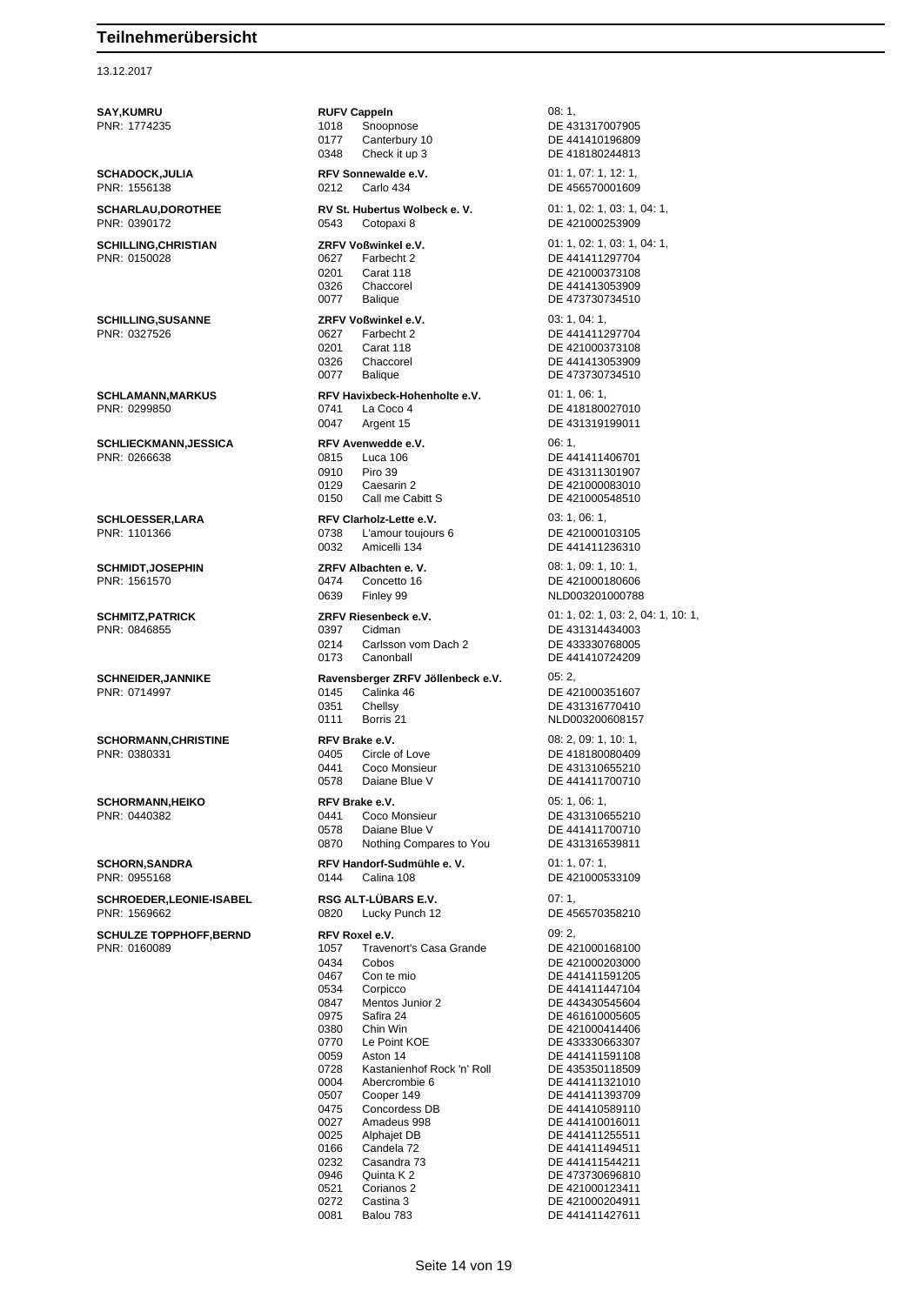#### 13.12.2017

| <b>SCHWARTE,LISA</b>  |
|-----------------------|
| PNR: 0931624          |
| SCHWEGMANN, ALEXANDRA |
| PNR: 0518025          |
| <b>SENNEKAMP,LENA</b> |

| PNR: 0160089                          | 0941<br>Quinar 7                                        | DE 441410426910                    |
|---------------------------------------|---------------------------------------------------------|------------------------------------|
|                                       | 0063<br>Avantus 4                                       | DE 441411328911                    |
|                                       | 0290<br>Cebra DB                                        | DE 441410516112                    |
|                                       | 0066<br>Babalou As<br>0422<br>Clemens de la Lande       | DE 441411011911<br>DE 441411307312 |
|                                       | 1061<br>True Blue 10                                    | DE 441411036912                    |
|                                       | 0213<br>Carlotta 290                                    | DE 441410620212                    |
|                                       | 0283<br>Cayenne 244                                     | DE 441410786812                    |
| <b>SCHULZE TOPPHOFF, PHILIPP</b>      | RFV Roxel e.V.                                          | 09: 1, 10: 1,                      |
| PNR: 0881925                          | 1057<br><b>Travenort's Casa Grande</b><br>0434<br>Cobos | DE 421000168100<br>DE 421000203000 |
|                                       | Con te mio<br>0467                                      | DE 441411591205                    |
|                                       | 0534<br>Corpicco                                        | DE 441411447104                    |
|                                       | 0847<br>Mentos Junior 2<br>0975<br>Safira 24            | DE 443430545604<br>DE 461610005605 |
|                                       | 0380<br>Chin Win                                        | DE 421000414406                    |
|                                       | 0770<br>Le Point KOE                                    | DE 433330663307                    |
|                                       | 0004<br>Abercrombie 6                                   | DE 441411321010                    |
|                                       | Cooper 149<br>0507<br>0475<br>Concordess DB             | DE 441411393709<br>DE 441410589110 |
|                                       | 0027<br>Amadeus 998                                     | DE 441410016011                    |
|                                       | 0025<br><b>Alphajet DB</b>                              | DE 441411255511                    |
|                                       | 0232<br>Casandra 73<br>0946<br>Quinta K 2               | DE 441411544211<br>DE 473730696810 |
|                                       | 0521<br>Corianos 2                                      | DE 421000123411                    |
|                                       | 0272<br>Castina 3                                       | DE 421000204911                    |
|                                       | 0081<br>Balou 783<br>0063<br>Avantus 4                  | DE 441411427611<br>DE 441411328911 |
|                                       | 0290<br>Cebra DB                                        | DE 441410516112                    |
|                                       | 0066<br>Babalou As                                      | DE 441411011911                    |
|                                       | 0422<br>Clemens de la Lande                             | DE 441411307312                    |
|                                       | 0213<br>Carlotta 290<br>0028<br>Amazing Amy T           | DE 441410620212<br>DE 473730594212 |
|                                       | 0045<br>Aquino 63                                       | DE 441411152513                    |
|                                       | 0283<br>Cayenne 244                                     | DE 441410786812                    |
|                                       | 0209<br>Carla 229                                       | DE 441410221613                    |
| <b>SCHULZE WIERLING, GRIT</b>         | ZRFV Altenberge e.V.                                    | 02: 2, 03: 2, 04: 2,               |
| PNR: 0396297                          | 0030<br>American's Abbygale<br>0159<br>Camira 86        | DE 410100728208<br>DE 441410834810 |
|                                       | 0038<br>Ankara 45                                       | DE 441410834910                    |
|                                       | 0019<br>Alabaster 56                                    | DE 441410929011                    |
|                                       | 0160<br>Camira 93                                       | DE 410106044512                    |
| <b>SCHWARTE,LISA</b>                  | TG Schultenhof e.V.                                     | 05: 1, 06: 1,                      |
| PNR: 0931624                          | 0826<br>Lullaby P.                                      | DE 441411406708                    |
|                                       |                                                         |                                    |
|                                       | 0364<br>Chiara Go                                       | DE 441410429111                    |
|                                       | 0573<br>Curtis 75<br>0109<br>Boccaccio 44               | DE 443435480611<br>DE 418180747711 |
| SCHWEGMANN, ALEXANDRA                 | <b>RUFV Neuenkirchen/Bramsche</b>                       | 11:1,                              |
| PNR: 0518025                          | 0780<br>Les 'Ami                                        | DE 487000381604                    |
|                                       | 0929<br>Quentino el carino                              | DE 433332016309                    |
|                                       | Leopard's Action F<br>0778                              | DE 433331612012                    |
| <b>SENNEKAMP,LENA</b>                 | ZRFV Albachten e.V.                                     | 01: 3, 02: 1, 07: 3, 08: 1,        |
| PNR: 0561444                          | 1097<br>Wolke 328                                       | DE 421000130606                    |
|                                       | 0395<br>Cibelle la Mere<br>0489<br>Contessa 213         | DE 433330698909<br>DE 418181687210 |
|                                       | 1035<br>Starismo                                        | DE 441410402311                    |
|                                       | 0510<br>Cora 623                                        | DE 441410523811                    |
| <b>SIEVEKE,INES</b>                   | RFV von Lützow Herford e. V.                            | 07: 2, 08: 2,                      |
| PNR: 0511555                          | <b>Pikeur Callas</b><br>0903                            | DE 421000190510                    |
|                                       | 0274<br>Castro 52<br>0613<br>Enett                      | DE 421000266110<br>NLD003200904213 |
|                                       |                                                         | 05: 2, 06: 1,                      |
| SIEVERT, WIEBKE<br>PNR: 1185479       | ZRFV Schöppingen e.V.<br>Coco Chanel 155<br>0438        | DE 433331571705                    |
|                                       | 0367<br>Chicco 373                                      | DE 441411302707                    |
| SINNHUBER, ISABEL                     | ZRFV Dorsten e.V.                                       | 03: 1, 04: 1,                      |
| PNR: 0749500                          | 0932<br>Quibienne R                                     | BEL015Z55668209                    |
| <b>SLADOWSKI, CHRISTOPHER</b>         | Sportförderung Löwen Classics e. V.                     | 09: 2, 10: 2,                      |
| PNR: 1078478                          | 0068<br>Bacarola                                        | DE 433330063807                    |
|                                       | 0692<br>Graffiti 81                                     | DE 431310181311                    |
|                                       | 1012<br>Sir Werthmann<br>0603<br>Easy Boy 23            | DE 431311315011<br>NLD003200905815 |
|                                       |                                                         |                                    |
| <b>SOWA, MICHELLE</b><br>PNR: 0528820 | ZRFV Dorsten e.V.<br>0938<br>Quidam's Quibell           | 11:1,<br>DE 441411569905           |
|                                       | 0980<br>Samantha Giulietta                              | DE 431312316407                    |
|                                       | 0562<br>Crystal Chaccolina                              | DE 481810131909                    |
|                                       | 0048<br>Arisa Contendra                                 | DE 431312001310                    |
| <b>SPARWEL, ALINA</b><br>PNR: 1734954 | RFV Südlohn-Oeding e. V.<br>Ma Petite 29<br>0835        | 09: 1, 10: 1,<br>DE 441410444507   |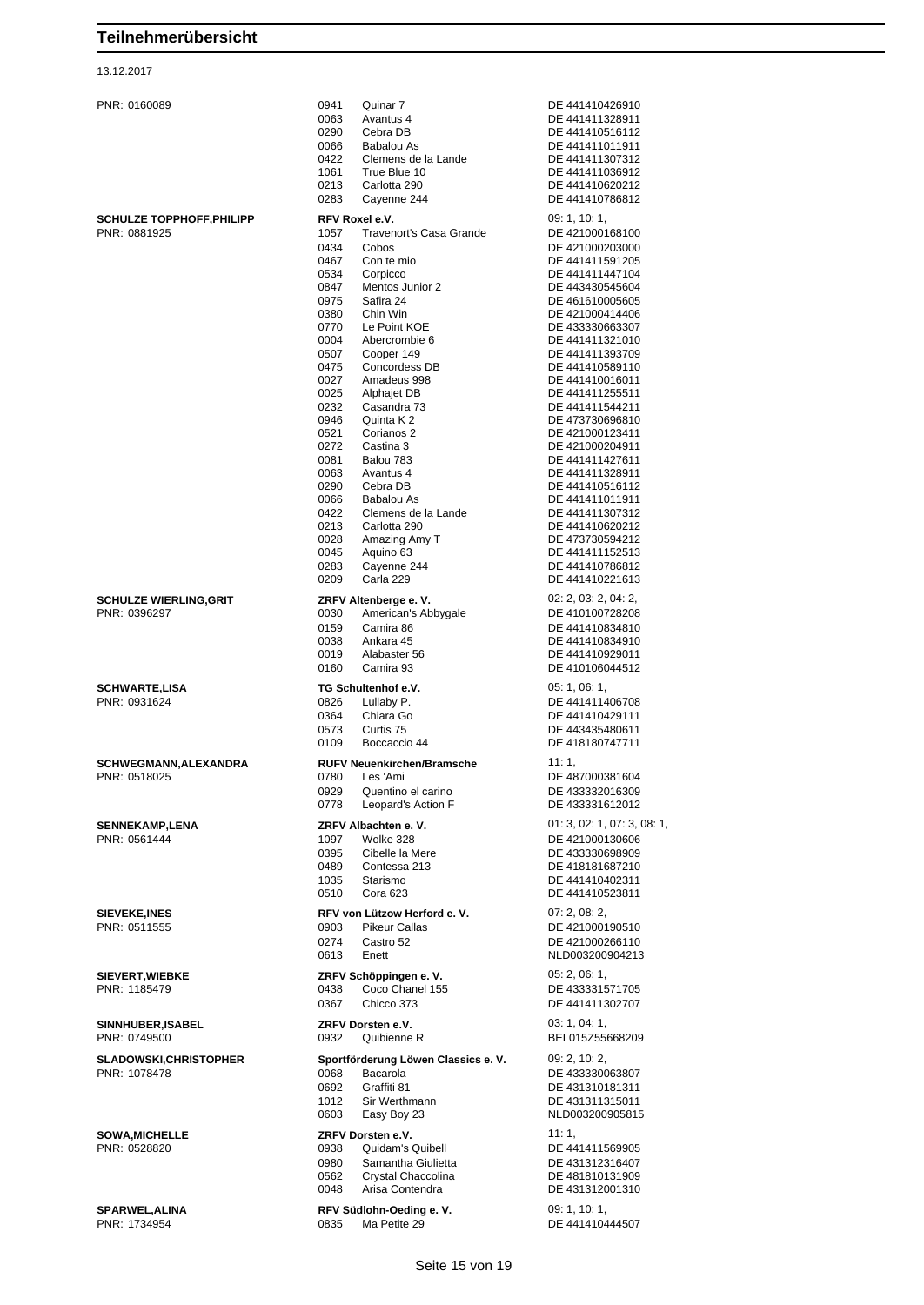### 13.12.2017

| <b>STAVERMANN, CAROLIN</b><br>PNR: 1351175 | <b>RUFV St. Georg Georgsmarienhuette</b><br>0399<br>Ciego Carvo Cassini<br>0879<br>Olleg                                                                                                                                                                                                  | 11: 1, 12: 1,<br>DE 441411391403<br>DE 441411929907                                                                                                                                                                                                      |
|--------------------------------------------|-------------------------------------------------------------------------------------------------------------------------------------------------------------------------------------------------------------------------------------------------------------------------------------------|----------------------------------------------------------------------------------------------------------------------------------------------------------------------------------------------------------------------------------------------------------|
| <b>STERNSCHULTE,JUSTUS</b><br>PNR: 0960067 | ZRFV Legden e.V.<br>0007<br>Acorados-S<br>1082<br>Verdy 3<br>0305<br>Cellestino 6<br>Careful T<br>0204<br>0307<br>Cenloumiro<br>0403<br>Cinderella 718<br>0327<br>Chaccorella SF<br>0409<br>Claire 166<br>1101<br>Zara Donna<br>1106<br>Zoe 56<br>0067<br>Bacarat Xuxa<br>0102<br>Berlo Z | 01: 3, 02: 1, 03: 3,<br>DE 421000603403<br>DE 441410420505<br>DE 456570330411<br>DE 441410152910<br>DE 418184052311<br>DE 441410592412<br>DE 441411307911<br>DE 441410561512<br>DE 441411385413<br>NLD003200405406<br>BEL015Z55702407<br>BEL015Z55682608 |
| STIGSON,EMBLA<br>PNR: 1664692              | PferdeSV (PSV) Steinhagen-Brockhag<br>0576<br>D-Coroquada T<br>0033<br>Amilinda                                                                                                                                                                                                           | 01: 1, 02: 1, 03: 1, 09: 1,<br>DE 421000257311<br>NLD003200512212                                                                                                                                                                                        |
| <b>STRATMANN,GEORG</b><br>PNR: 0171742     | RFV Graf Sporck Delbrück e.V.<br>Freestyle Reuvekamps<br>0657                                                                                                                                                                                                                             | 01: 1, 02: 1,<br>NLD003201003665                                                                                                                                                                                                                         |
| <b>STREHMEL,LAURA</b><br>PNR: 0883558      | <b>RFV HLG Neustadt e.V.</b><br>Levinia 11<br>0784<br>0046<br>Arctos 4<br>0548<br>Courtney B<br>0421<br>Clearwater S 2<br>0696<br>Gudiris                                                                                                                                                 | 01: 2, 02: 1, 04: 2,<br>DE 437000179604<br>DE 457000249206<br>DE 456570308707<br>DE 456570015511<br>DE 456570033411                                                                                                                                      |
| <b>STRICKER, SASKIA</b><br>PNR: 0225977    | <b>RUFV Rulle</b><br>0087<br>Barbalou 2<br>0350<br>Cheldon White                                                                                                                                                                                                                          | 07:1,<br>DE 431312352612<br>DE 404981013210                                                                                                                                                                                                              |
| <b>STUTE,NICOLE</b><br>PNR: 0505047        | RFV Ravensberg e.V.<br>0656<br>Fred M                                                                                                                                                                                                                                                     | 05:1,06:1,<br>DE 441411427602                                                                                                                                                                                                                            |
| <b>SUEDMERSEN, JENNY</b><br>PNR: 0807826   | PferdeSV (PSV) Steinhagen-Brockhag<br>0902<br><b>Pikeur Cafu</b><br>0018<br>Akteur 119<br>0850<br>Monolito 9                                                                                                                                                                              | 06: 1, 07: 1,<br>DE 421000121201<br>DE 441410677601<br>DE 418180009611                                                                                                                                                                                   |
| <b>SULZ, DENISE</b><br>PNR: 0515833        | ZRFV Borken e.V.<br>0120<br>Cab Driver<br>0291<br>Cebu <sub>2</sub><br>0208<br>Carla 208<br>0969<br>Rubens de Laume<br>0666<br>Galilejs                                                                                                                                                   | 07: 1, 08: 1, 09: 1, 10: 1,<br>DE 441411925505<br>DE 441411511510<br>DE 441411336811<br>FRA00105056370U<br>DE 404989445610                                                                                                                               |
| SUNNANVAEDER, JANNA<br>PNR: 0944500        | Sportförderung Löwen Classics e. V.<br>0068<br>Bacarola<br>0692<br>Graffiti 81<br>1012<br>Sir Werthmann<br>0603<br>Easy Boy 23                                                                                                                                                            | 08:2,<br>DE 433330063807<br>DE 431310181311<br>DE 431311315011<br>NLD003200905815                                                                                                                                                                        |
| <b>SWITLICK, HANNAH</b><br>PNR: 0588850    | Ländl. RFV Kirchhellen e. V.<br>0590<br>Diacara 2<br>0363<br>Chiara D 2                                                                                                                                                                                                                   | 07: 2, 08: 2,<br>DE 418184083110<br>DE 441410776811                                                                                                                                                                                                      |
| <b>SYMMANGK,MICHAEL</b><br>PNR: 0354436    | RFV von Lützow Herford e. V.<br>0483<br><b>Conquest of Paradise 2</b><br>0751<br>Lady Tiffany 4<br>0167<br>Candice 21<br>0131<br>Caillaux<br>1077<br>Van Lou<br>0462<br>Comtess 202<br>1095<br>Willem Corland<br>0565<br>Cucky 3                                                          | 03: 2, 04: 2, 08: 1,<br>DE 441410972805<br>DE 421000104708<br>DE 418180100209<br>DE 441411401509<br>DE 431318811110<br>DE 441410387011<br>NLD003200309767<br>LUX330000003907                                                                             |
| <b>TAURAS, YVONNE</b><br>PNR: 0414484      | Ländl. RFV Kirchhellen e. V.<br>0996<br>Shandira<br>0508<br>Cooper 177                                                                                                                                                                                                                    | 11: 1, 12: 1,<br>DE 441410514309<br>DE 441410354410                                                                                                                                                                                                      |
| TEBBE, ALEXANDRA<br>PNR: 0472030           | RV Ibbenbüren e.V.<br>1109<br><b>Zuckermaus</b><br>0394<br>Ciara H 2<br>0538<br>Corviglia 5<br>0868<br>Nobbie<br>0861<br>Naomi ST<br>1041<br>Stella ST 3                                                                                                                                  | 05: 1, 06: 1,<br>DE 421000188007<br>DE 441410461008<br>DE 418180072312<br>DE 431316911211<br>DE 431316948212<br>DE 431312314613                                                                                                                          |
| <b>TEEPE,DANA</b><br>PNR: 1384527          | Integrierte Pferdesport Gemeinschaf<br>1087<br>Vilana Vita<br>0636<br><b>Filou 2080</b><br>1076<br>Van Dacapo<br>1065<br>Unique 121<br>0703<br>Hidalgo 177                                                                                                                                | 11: 2, 12: 1,<br>DE 433330534411<br>DE 431310601611<br>DE 441410147013<br>DE 431319744613<br>DE 404980017008                                                                                                                                             |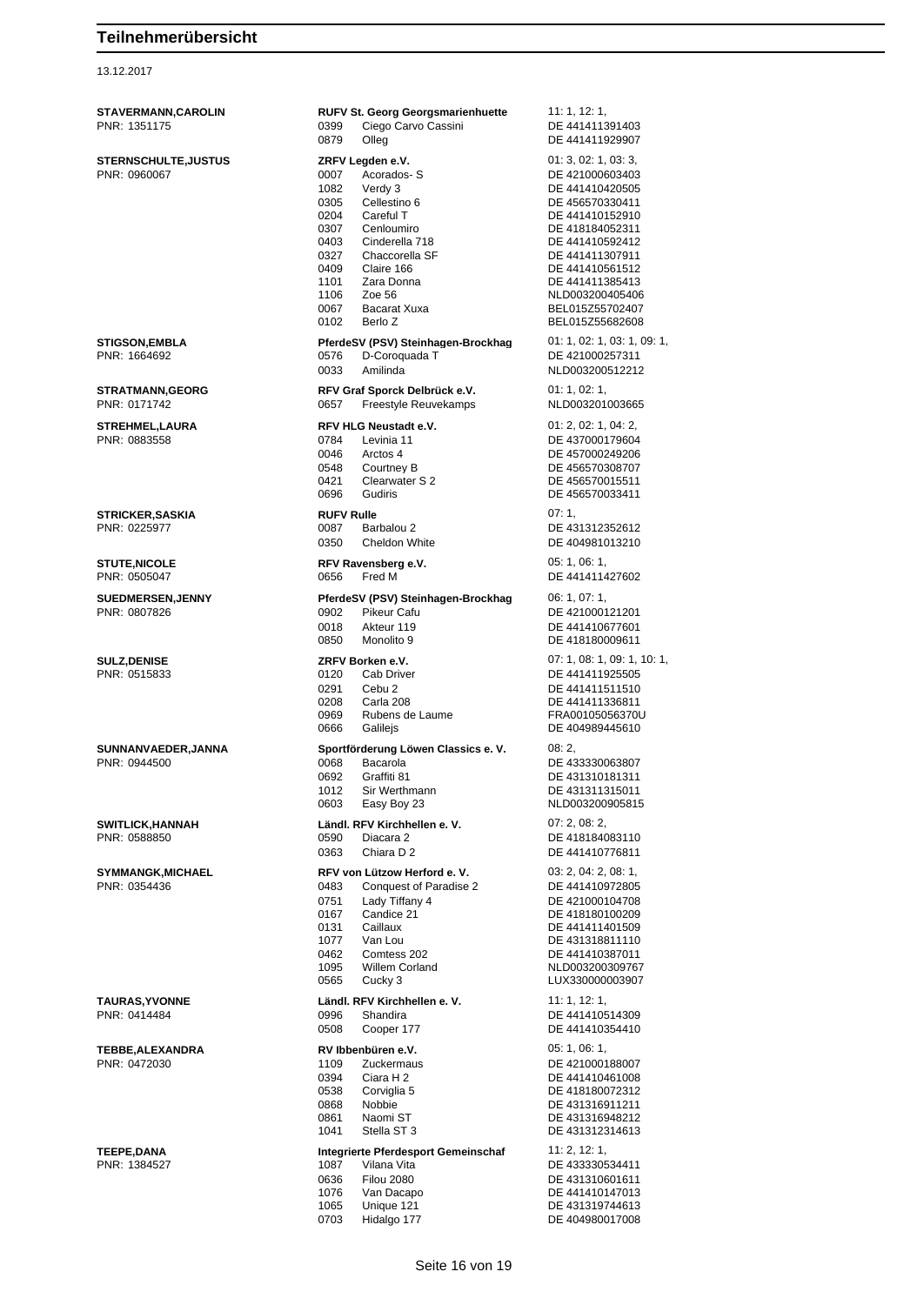13.12.2017

**TERHOERST,CARLOTTA ZRFV Legden e.V.** 12: 2, 0620 Estorial DE 441411700903 0321 Chacalaca T DE 441410034511 **THEYMANN,JAN Landw. RV Kalthof e.V.** 03: 2, 04: 2, 07: 2, 08: 2, PNR: 0495646 0864 Newcomer 13 DE 421000237708 0343 Charlotta W DE 441411731008<br>0440 Coco Mademoiselle W DE 441411551710 0440 Coco Mademoiselle W<br>0057 Asombro 4 **TITEL,LISA MARIA RV Rhynern e.V.** 02: 2, 06: 2, PNR: 1499333 0839 Maharani 57 DE 418180062410 0490 Contessa la Silla DE 418180104209 **TURTLE,RACHEL ZRFV Laggenbeck e. V.** 11: 1, 12: 1, 1103 Zenia G DE 421000613307 **ULLRICH,KATRIN RFV Alt Marl e.V.** 05: 1, 06: 1, **VALKOV,VALENTIN RFV Warendorf e.V.** 07: 1, 07: 1, 07: 1, 07: 1, 07: 1, 07: 1, 07: 1, 07: 1, 07: 1, 07: 1, 07: 1, 07: 1, 07: 1, 07: 1, 07: 1, 07: 1, 07: 0, 05: 1, 07: 0, 05: 1, 05: 0, 05: 1, 05: 0, 05: 0, 05: 0, 05: 0, 0 1084 Vicberg 2006 1084 1084 1084 1084 1084 1084 1084 1085 1086 1087 1088 1089 108 **VAN GINKEL, KATJA RSC Osnabruecker Land e.V.** 01: 1, 02: 1, 03: 2, 04: 2, 08: 1,<br>
PNR: 0013818<br>
OSPE 418180699005 0184 Caprobina DE 418180699005 0662 Gabbana 7 DE 418180159203<br>0752 Lagos 78 DE 433330511306 0893 Pepe 274 DE 433330375108 0654 Franz W DE 441410989410 0387 Christador DE 441410849911<br>19785 Levista 6 DE 433330638312 0785 Levista 6 DE 433330638312<br>0725 John Player (NED003200504139 0725 John Player NLD003200504139 0872 Null Null Sieben 4 NLD003201203584 **VEISMANN,MARIA ZRFV Riesenbeck e.V.** 11: 1, PNR: 0120150 0187 Captain Future 15 DE 410100871613 **VENSCHOTT, VICKY RFV Greven e.V.** 05: 2, 06: 1,<br>
PNR: 1080493 **DE 4210002 DE 4210002** 0224 Cartano 9 DE 421000061106 0756 Lancor 2 DE 441411100212 0697 Guimmerdor NLD003200509060 **VOGEL,RICHARD ZRFV Riesenbeck e.V.** 03: 1, 04: 1, PNR: 0500024 0383 Chocoboy 2 DE 410103065210 **VOLMER,LARS ZRFV Legden e.V.** 07: 2, 08: 2, 09: 2, 10: 2, PNR: 0955927 0896 Peppi N.W. DE 441410952306 0841 Maja H DE 433330370307<br>0021 Alisa 45 DE 421000242708 0021 Alisa 45 DE 421000242708<br>0153 Calmaro SB DE 441410408109 0153 Calmaro SB DE 441410408109<br>0767 Lavinja S DE 441411957308 0767 Lavinja S DE 441411957308 0246 Casipaccio DE 421000030610 0589 Dia Fina DE 431310591709 0793 Limited Edition S DE 441410137809 1054 Tam Tam Semilly FRA00107361828M **WARGERS,JANA RFV Greven e.V.** 01: 2, 02: 2, 03: 2, 04: 2, PNR: 0780673 0532 Cornet's Dream W. DE 441411594006 0390 Ciao 2 DE 421000028607 0076 Baldoro DE 431310708007<br>0097 Belony DE 431310440607 0097 Belony DE 431310440607<br>0616 Esculino 3 DE 431311307108 Esculino 3 DE 431311307108 0012 Afrah 4 DE 421000167608 0373 Chikeria **DE 421000418107** 0325 Chaccolino 5 DE 418180324009 0347 Chatondo DE 418184068410<br>0556 Cristallo Boy DE 431316761010 0320 Chablis 163 DE 441410513810<br>0220 Carpacce DE 441410863811 0220 Carpacce DE 441410863811<br>0258 Cassia Pleasure V DE 441410592811 0258 Cassia Pleasure V DE 441410592811 0132 Caillou 44 DE 433330533010<br>0763 Large Lui DE 431317311211 0379 Chimoya JK<br>0456 Colt 24 **DE 441411240111** 0456 Colt 24 NLD003200713609 **WEBER,MORITZ RFV Havixbeck-Hohenholte e.V.** 05: 1, 09: 1, 1057 Travenort's Casa Grande **WEIFFENBACH,TILL-OLIVER RFV HLG Neustadt e.V. COMPACT 1, 03: 1, 03: 1,** PNR: 0971166 0496 Conto Blanco DE 418181569710 **WEISHAUPT,PHILIPP ZRFV Riesenbeck e.V.** 08: 2, 09: 2, 09: 2, 09: 2, 09: 2, 09: 2, 09: 2, 09: 2, 09: 2, 09: 2, 09: 2, 09: 2, 09: 2, 09: 2, 09: 2, 09: 2, 09: 2, 09: 2, 09: 2, 09: 2, 09: 2, 09: 2, 09: 2, 09: 2, 09: 2, 09: 0856 My kiwi DE 431319711310 0083 Baloutelli 2 DE 441411105411

PNR: 1384527 1017 Smoky 465 ESP913000001656 DE 441411642904 DE 404989454210 DE 421000357707 DE 433330511306 DE 421000228702 DE 456570297910 DE 431316761010 DE 431317311211